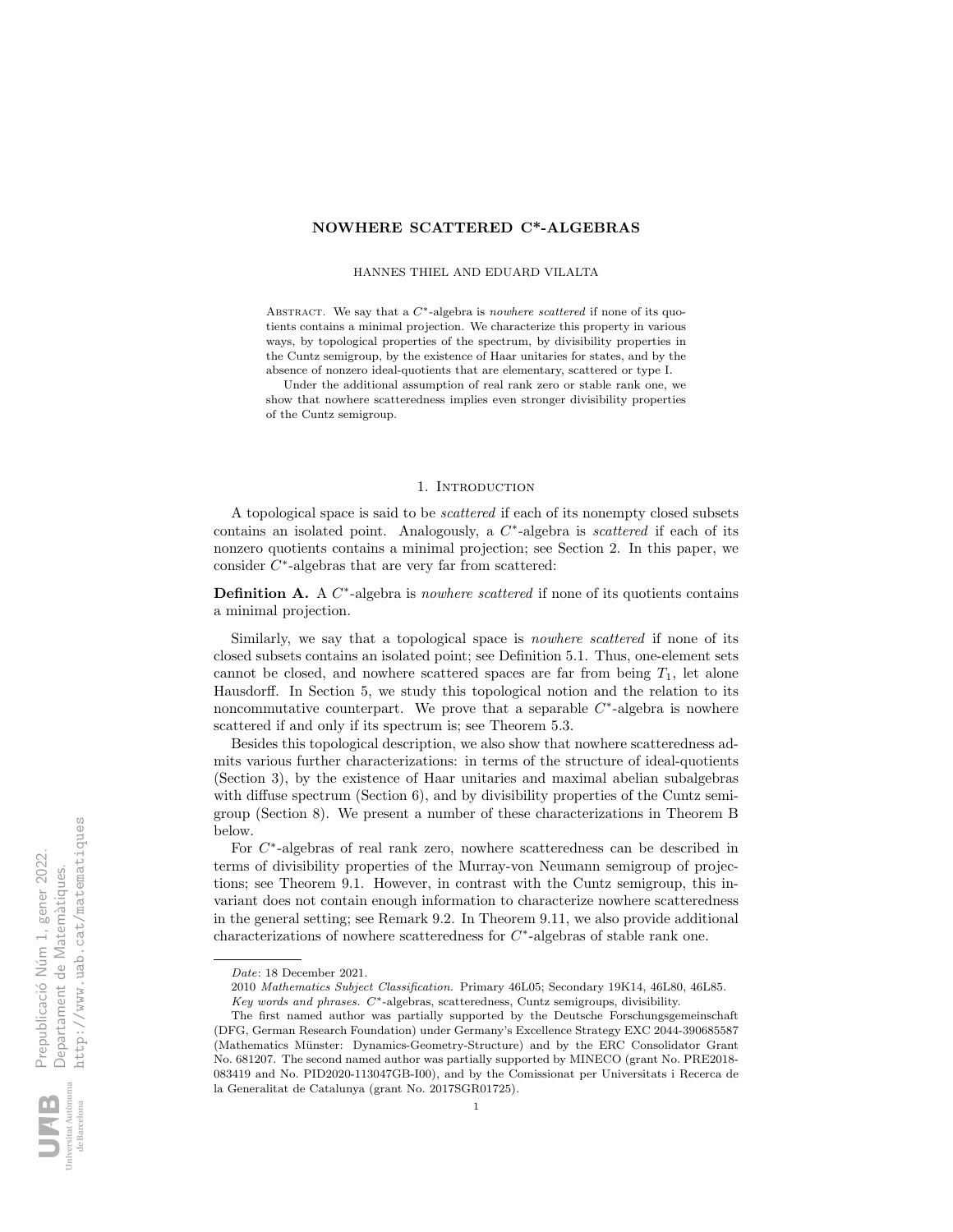**Theorem B** (3.1, 6.2, 8.9). Let A be a  $C^*$ -algebra. Then the following are equivalent:

- (1) A is nowhere scattered;
- (2) every quotient of A is antiliminal;
- (3) A has no nonzero elementary/scattered/type I ideal-quotients;
- (4) no hereditary sub- $C^*$ -algebra of A admits a one-dimensional (a finite-dimensional) irreducible representation;
- $(5)$  every positive functional (pure state) on A is nowhere scattered;
- (6) for every pure state  $\varphi$  on A and every ideal  $I \subseteq A$ , there exists a Haar unitary in I for  $\varphi$  (there exists a masa  $C_0(X) \subseteq I$  such that  $\varphi$  induces a diffuse measure on X with total mass  $\|\varphi|_I\|$ ;
- (7) for every positive functional  $\varphi$  on A and every hereditary sub-C<sup>\*</sup>-algebra  $B \subseteq A$ , there exists a Haar unitary in  $\widetilde{B}$  for  $\varphi$  (there exists a masa  $C_0(X) \subseteq$ B such that  $\varphi$  induces a diffuse measure on X with total mass  $\|\varphi\|_B\|$ ;
- (8) every element in Cu(A) is weakly  $(2, \omega)$ -divisible;
- (9) every element in Cu(A) is weakly  $(k, \omega)$ -divisible for every  $k \geq 2$ .

In Section 4, we study permanence properties of such  $C^*$ -algebras.

**Proposition C** (4.1, 4.6). Nowhere scatteredness passes to hereditary sub- $C^*$ algebras (in particular, ideals), to quotients, and to inductive limits.

Further, nowhere scatteredness satisfies the Löwenheim-Skolem condition: For every nowhere scattered  $C^*$ -algebra, the collection of *separable*, nowhere scattered sub-C<sup>\*</sup>-algebras is  $\sigma$ -complete and cofinal among all separable sub-C<sup>\*</sup>-algebras; see Proposition 4.11.

The concept of nowhere scattered  $C^*$ -algebras has implicitly appeared in the literature before, but not under this name (or any name for that matter). For example, our characterizations in terms of divisibility properties of  $Cu(A)$  can also be derived from results in [RR13]; see Remark 8.10. Nowhere scattered, real rank zero C<sup>\*</sup>-algebras have been considered in [PRr04, ER06].

The term 'nowhere scattered' was first used in [Thi20a] to name positive functionals on C ∗ -algebras that give no weight to scattered ideal-quotients. It is the purpose of this paper to initiate a systematic study of nowhere scatteredness by collecting, systematizing and complementing existing results.

Terminology and notation. An ideal in a C<sup>\*</sup>-algebra means a closed, two-sided ideal. Given a  $C^*$ -algebra A, we use  $A_+$  to denote the positive elements in A. Given a Hilbert space H, we let  $\mathcal{B}(H)$  denote the  $C^*$ -algebra of bounded, linear operators on H, and  $\mathcal{K}(H)$  is the ideal of compact operators.

#### 2. SCATTERED C<sup>\*</sup>-ALGEBRAS

Following [Jen77, Definition 2.1], a  $C^*$ -algebra is said to be *scattered* if each of its states is atomic, that is, a countable weighted sum of pure states. This definition is inspired by a result of Pelczyński and Semadeni, [PS59], which states that a compact, Hausdorff space  $X$  is scattered if and only if every regular Borel probability measure on  $X$  is atomic. Scatteredness admits various characterizations, both for topological spaces and for  $C^*$ -algebras – and several of these descriptions are remarkably similar in the two settings; see Paragraph 2.1.

Note that a locally compact, Hausdorff space  $X$  is scattered if and only if its onepoint compactification is, and this is in turn equivalent to  $C_0(X)$  being a scattered  $C^*$ -algebra. Thus, it follows from [Kus12] that a  $C^*$ -algebra A is scattered if and only if for each commutative sub- $C^*$ -algebra  $C_0(X) \subseteq A$  the space X is scattered.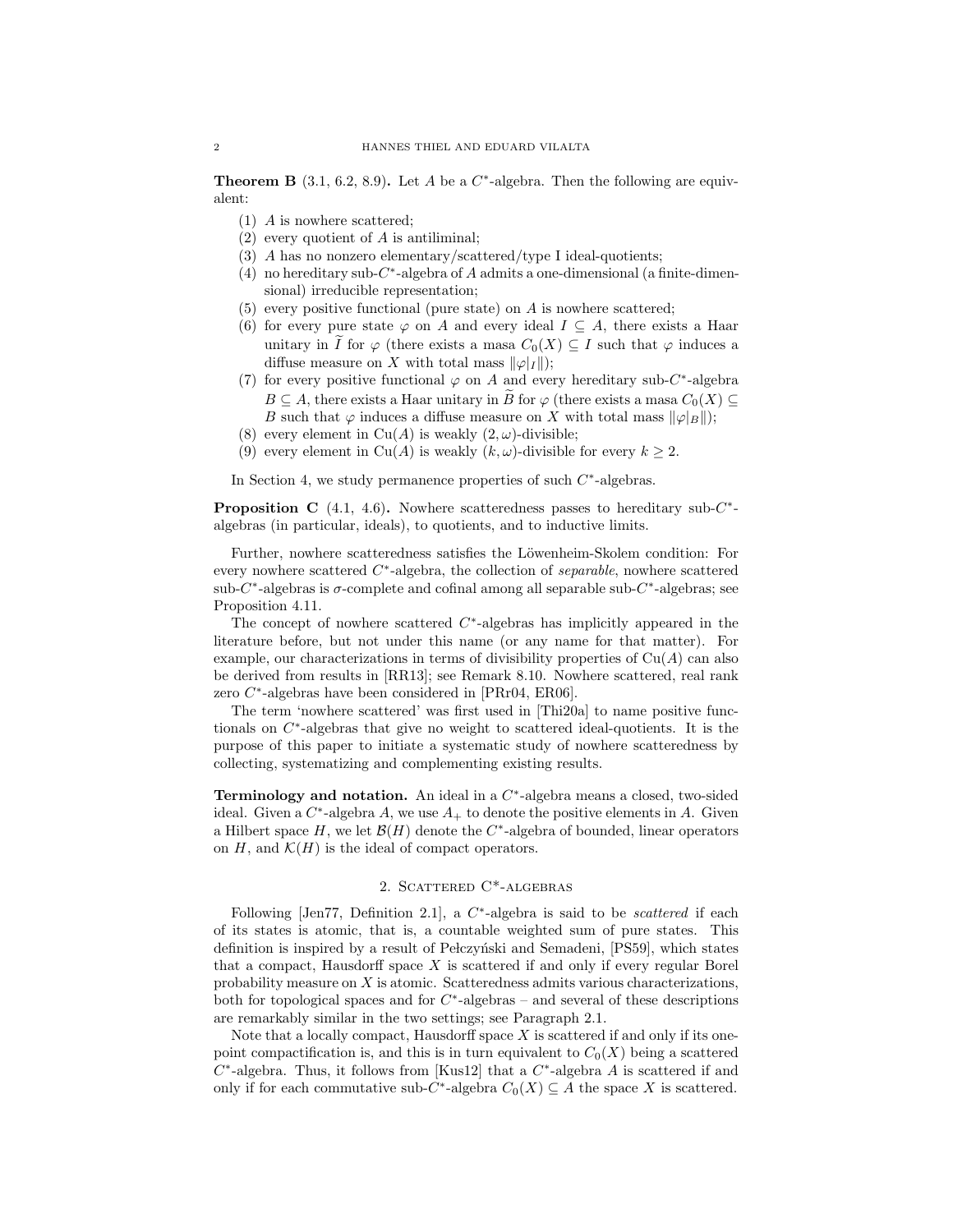**2.1.** Let A be a  $C^*$ -algebra  $(X$  be a locally compact, Hausdorff space). Then, the following are equivalent:

- (1) A is scattered, that is, every state on A is atomic; (every regular Borel probability measure on  $X$  is atomic,  $[PS59]$ )
- (2) A∗∗ is an atomic von Neumann algebra, that is, A∗∗ is isomorphic to a product of type I factors, [Jen77, Theorem 2.2];
- (3)  $A^*$  has the Radon-Nikodỳm property, [Chu81];
- (4)  $B^*$  is separable for every separable sub-C<sup>\*</sup>-algebra  $B \subseteq A$ ;
- (5) A admits a composition series  $(I_{\lambda})_{\lambda}$  such that each successive quotient  $I_{\lambda+1}/I_{\lambda}$  is elementary, [Jen78, Theorem 2];
- (6) A is type I and A is scattered, [Jen78, Corollary 3];
- (7) A is type I and the center of A is scattered, [Kus10, Theorem 2.2];
- (8) every sub-C<sup>\*</sup>-algebra of A has real rank zero, [Kus12, Theorem 2.3]; (every continuous image of X is zero-dimensional,  $[PS59]$ );
- (9) every nonzero sub- $C^*$ -algebra of A contains a minimal projection;
- (10) the spectrum of every self-adjoint element in  $A$  is countable,  $[Hur78]$ ; (every continuous function  $X \to \mathbb{R}$  has countable range, [Sem71, Corollary 8.5.6])
- (11) every quotient of A contains a minimal projection, [GK18, Theorem 1.4]; (every closed subset of  $X$  contains an isolated point, by definition)
- (12) there exists no sub-C<sup>\*</sup>-algebra  $C_0((0,1]) \subseteq A$ ; (there is no continuous, surjective map  $X \to [0, 1]$ , [PS59])

## 3. Nowhere scattered C\*-algebras

In this section we prove basic characterizations of nowhere scatteredness; see Theorem 3.1. We observe that (weakly) purely infinite  $C^*$ -algebras are nowhere scattered, and we show that a von Neumann algebra is nowhere scattered if and only if its type I summand is zero; see Example 3.3 and Proposition 3.4 respectively.

Recall that a *minimal projection* in a  $C^*$ -algebra A is a nonzero projection p such that  $pAp = \mathbb{C}p$ . A  $C^*$ -algebra is *elementary* if it is isomorphic to the algebra of compact operators on some Hilbert space.

An *ideal-quotient* of a  $C^*$ -algebra A is a (closed, two-sided) ideal of a quotient of A. A relatively open subset of a closed subset of a topological space is said to be locally closed. Using the correspondence between ideals (quotients) of A and open (closed) subsets of its primitive ideal space  $Prim(A)$ , it follows that ideal-quotients of  $A$  correspond to locally closed subsets of  $Prim(A)$ .

An element  $a \in A_+$  is *abelian* if the heredtiary sub-C<sup>\*</sup>-algebra  $aAa$  is commutative. A  $C^*$ -algebra is *antiliminal* if it contains no nonzero abelian positive elements; see [Bla06, Definition IV.1.1.6]. An irreducible representation  $\pi: A \to \mathcal{B}(H)$  is said to be  $GCR$  if  $\pi(A) \cap \mathcal{K}(H) \neq \{0\}.$ 

**Theorem 3.1.** Let A be a  $C^*$ -algebra. Then the following are equivalent:

- (1) A is nowhere scattered (no quotient contains a minimal projection);
- (2) every quotient of  $A$  is antiliminal;
- (3) A has no nonzero ideal-quotients of type I;
- (4) A has no nonzero scattered ideal-quotients;
- (5) A has no nonzero elementary ideal-quotients;
- (6) A has no nonzero irreducible GCR representation;
- $(7)$  no hereditary sub- $C^*$ -algebra of A admits a finite-dimensional irreducible representation;
- $(8)$  no hereditary sub-C<sup>\*</sup>-algebra of A admits a one-dimensional irreducible representation.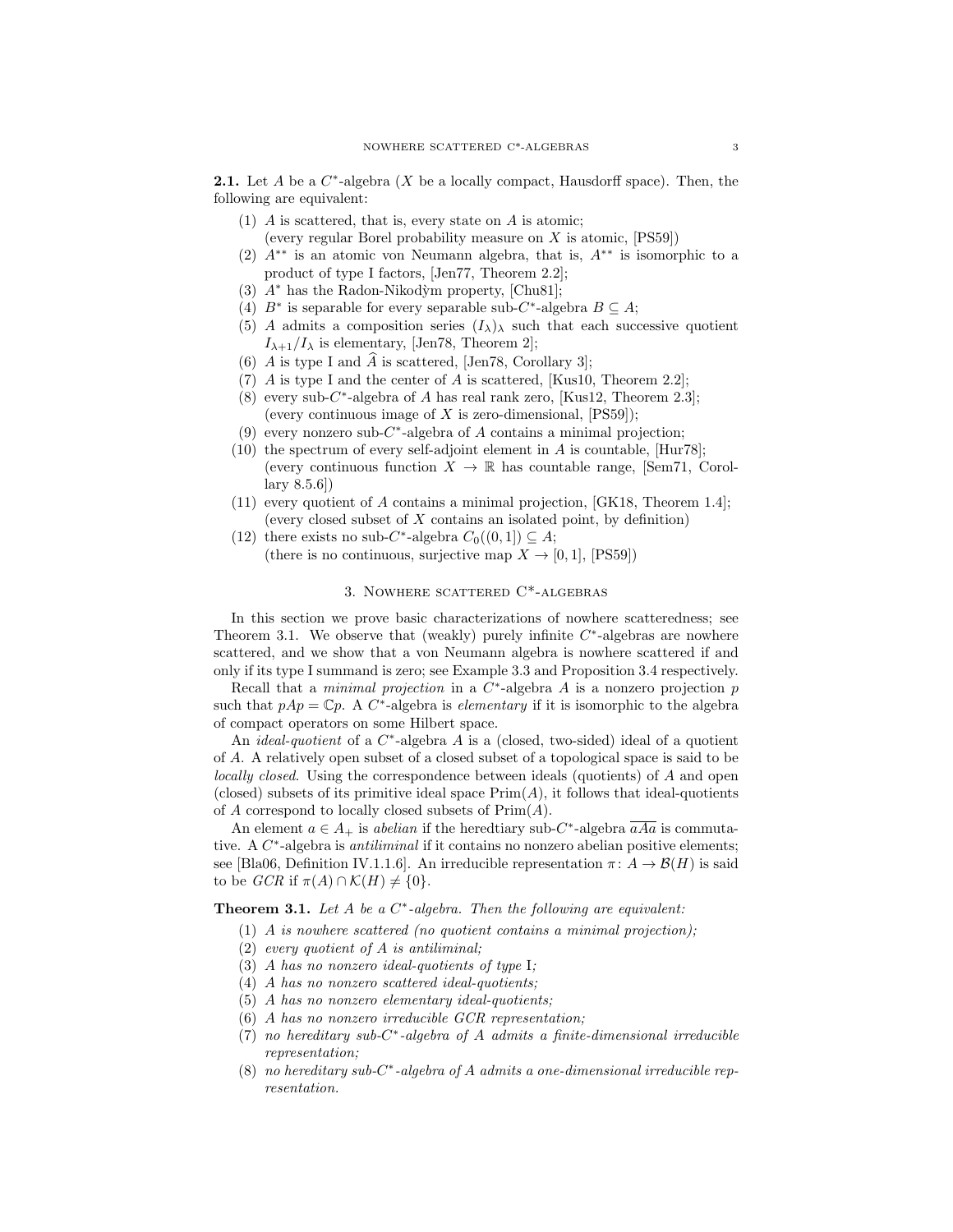Proof. Let us first prove that (1) implies (2). Assume that there exists an ideal  $I \subseteq A$  such that  $A/I$  is not antiliminal. Set  $B := A/I$  and choose a nonzero, abelian element  $b \in B_+$ . This allows us to obtain an ideal  $J \subseteq \overline{bBb}$  such that  $\overline{bBb}/J \cong \mathbb{C}$ . Let  $K \subseteq B$  be the ideal generated by J. Since  $\overline{bBb} \subseteq B$  is hereditary, we have  $K \cap \overline{bBb} = J$ . It follows that the image of  $\overline{bBb}$  under the quotient map  $B \to B/K$  is isomorphic to  $\overline{bBb}/J$ , and so  $B/K$  contains a minimal projection, which contradicts  $(1)$ , as required.

To show that (2) implies (3), let  $I \subseteq J \subseteq A$  be ideals such that  $J/I$  is nonzero and of type I. Then  $J/I$  contains a nonzero, abelian element, whence  $A/I$  is not antiliminal. The implications '(3) $\Rightarrow$ (4) $\Rightarrow$ (5)' follow using that every elementary  $C^*$ -algebra is scattered, and that every scattered  $C^*$ -algebra is type I.

Now assume that there exists a nonzero irreducible GCR representation  $\pi: A \rightarrow$  $\mathcal{B}(H)$ . Then  $\mathcal{K}(H) \subseteq \pi(A)$  by [Bla06, Corollary IV.1.2.5]. Let I be the kernel of  $\pi$ , and set  $J := \pi^{-1}(\mathcal{K}(H))$ . Then  $I \subseteq J \subseteq A$  are ideals such that  $J/I \cong \mathcal{K}(H)$ . This proves that (5) implies (6).

To see that (6) implies (7), let  $B \subseteq A$  be a hereditary sub-C\*-algebra, and let  $\pi_0: B \to \mathcal{B}(H_0)$  be a nonzero, finite-dimensional irreducible representation. Extend  $\pi_0$  to an irreducible representation  $\pi: A \to \mathcal{B}(H)$  on some Hilbert space H containing H<sub>0</sub>, such that H<sub>0</sub> is invariant under  $\pi(B)$  and such that  $\pi(b)\xi = \pi_0(b)\xi$ for all  $b \in B$  and  $\xi \in H_0$ ; see [Bla06, Proposition II.6.4.11]. Since B is hereditary,  $\pi|_B$  is irreducible ([Bla06, Proposition II.6.1.9]) and we get  $\pi(b)\xi = 0$  for all  $\xi \in H_0^{\perp}$ . Thus,  $\pi(B) \subseteq \mathcal{K}(H)$ , and it follows that  $\pi$  is GCR.

The implication '(7)⇒(8)' is clear. Finally, to see that (8) implies (1), let  $I \subseteq A$ be an ideal and let  $p \in A/I$  be a minimal projection. Let  $\pi: A \to A/I$  be the quotient map. Set  $B := \pi^{-1}(\mathbb{C}p)$ . Then B is a hereditary sub-C<sup>\*</sup>-algebra of A that admits a nonzero, one-dimensional representation.

**Example 3.2.** A simple  $C^*$ -algebra is nowhere scattered if and only if it is not elementary. In particular, a unital simple  $C^*$ -algebra is nowhere scattered if and only it is infinite-dimensional.

**Example 3.3.** A  $C^*$ -algebra A is *purely infinite* (in the sense of Kirchberg-Rørdam, [KR00, Definition 4.1]) if and only if every element x of its Cuntz semigroup  $Cu(A)$ , as defined in Paragraph 7.1, satisfies  $2x = x$ ; see [KR00, Theorem 4.16] and [APT18, Proposition 7.2.8].

More generally, A is said to be *weakly purely infinite* if there exists  $n \in \mathbb{N}$  such that every  $x \in Cu(A)$  satisfies  $2nx = nx$ ; see [KR02, Definition 4.3]. Every purely infinite  $C^*$ -algebra is weakly purely infinite, and it is an open problem if the converse holds.

A C<sup>\*</sup>-algebra A is traceless if no algebraic ideal of A admits a nonzero quasitrace; see [KR02, Definition 4.2]. Equivalently, every lower-semicontinuous 2-quasitrace  $A_+ \to [0, \infty]$  (in the sense of [ERS11]) takes only values in  $\{0, \infty\}$ . Using the correspondence between quasitraces on A and functionals on  $Cu(A)$ , this is also equivalent to the property that every  $x \in Cu(A)$  satisfies  $2\hat{x} = \hat{x}$ . Consequently, every weakly purely infinite  $C^*$ -algebra is traceless; see [KR02, Theorem 4.8].

Since every elementary  $C^*$ -algebra admits a nontrivial quasitrace, it follows that a traceless C<sup>\*</sup>-algebra cannot have nonzero elementary ideal-quotients. Using Theorem 3.1, we deduce that every traceless  $C^*$ -algebra is nowhere scattered. In particular, every (weakly) purely infinite  $C^*$ -algebra is nowhere scattered.

Proposition 3.4. A von Neumann algebra is nowhere scattered if and only if its type I summand is zero.

Proof. Let M be a von Neumann algebra. To show the forward implication, assume that M is nowhere scattered. If  $p \in M$  is a nonzero abelian projection, then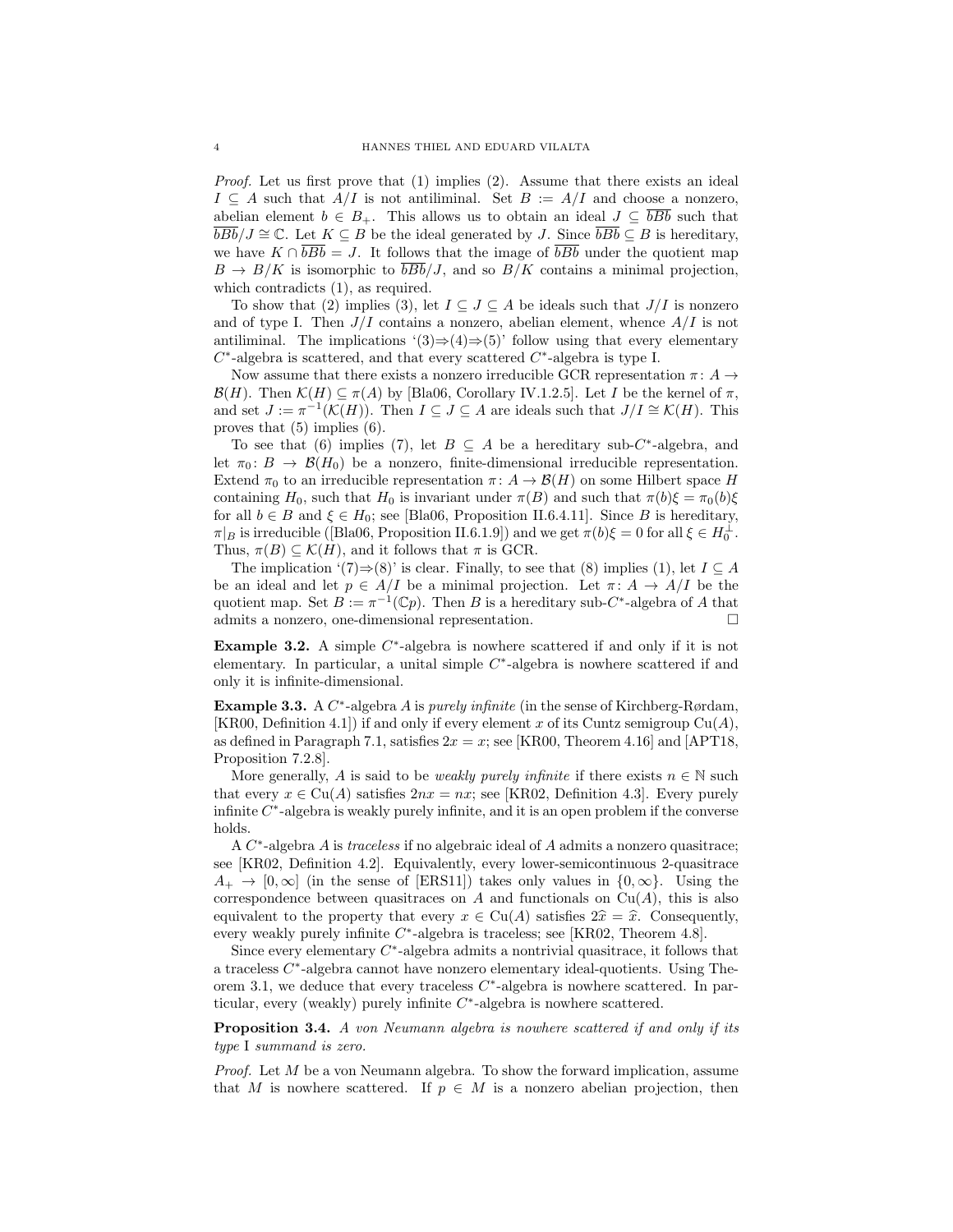the hereditary sub- $C^*$ -algebra  $pMp$  is commutative and therefore admits a onedimensional irreducible representation. Thus, it follows from Theorem 3.1 that M contains no nonzero abelian projections, and thus its type I summand is zero.

To show the converse implication, assume that the type I summand of M is zero. To reach a contradiction, assume that  $B \subseteq M$  is a hereditary sub-C<sup>\*</sup>-algebra that admits a finite-dimensional, irreducible representation  $\pi$ ; see Theorem 3.1. Choose a projection  $p \in B$  such that  $\pi(p) \neq 0$ . Since M has no type I summand, for each  $n \geq 1$  we can find  $2^n$  pairwise orthogonal and equivalent projections whose sum is equal to p; see [Tak02, Proposition V.1.35]. This contradicts that  $\pi(p)$  has nonzero, finite rank.

### 4. Permanence properties

In this section, we show that nowhere scatteredness enjoys many permanence properties. In particular, it passes to hereditary  $sub-C^*$ -algebras (hence, ideals), quotients, and inductive limits.

**Proposition 4.1.** Let A be a nowhere scattered  $C^*$ -algebra. Then every quotient and every hereditary sub- $C^*$ -algebra of A is nowhere scattered.

Proof. This follows from Theorem 3.1, since condition (2) passes to quotients, and condition (7) passes to hereditary sub- $C^*$ -algebras.

**Proposition 4.2.** Let A be a  $C^*$ -algebra, and let  $I \subseteq A$  be an ideal. Then A is nowhere scattered if (and only if) I and  $A/I$  are nowhere scattered.

*Proof.* Assume that I and  $A/I$  are nowhere scattered. To verify condition (4) of Theorem 3.1, let  $J \subseteq K \subseteq A$  be ideals such that  $K/J$  is scattered. Then  $I \cap J \subseteq I \cap K \subseteq I$  are ideals such that  $(I \cap J)/(I \cap K)$  is isomorphic to an ideal of K/J and therefore scattered. Since I is nowhere scattered, we get  $I \cap J = I \cap K$ .

Similarly,  $J/I \cap J \subseteq K/I \cap K \subseteq A/I$  are ideals such that  $(J/I \cap J)/(K/I \cap K)$ is isomorphic to a quotient of  $J/K$  and therefore scattered. Since  $A/I$  is nowhere scattered, we get  $J/I \cap J = K/I \cap K$ . It follows that  $J = K$ .

A  $C^*$ -algebra is scattered if and only if each of its sub- $C^*$ -algebras has real rank zero; see Paragraph 2.1. It follows that every sub- $C^*$ -algebra of a scattered  $C^*$ algebra is again scattered. The analog for nowhere scatteredness does not hold: Take, for example,  $\mathbb{C} \subseteq A$  in any unital, nowhere scattered  $C^*$ -algebra A.

Conversely, given a full sub- $C^*$ -algebra  $B \subseteq A$ , it is natural to ask if A is nowhere scattered whenever  $B$  is. Without extra assumptions, this fails: Consider for example a type II factor  $M \subseteq \mathcal{B}(H)$ . By Proposition 3.4, M is nowhere scattered, but  $\mathcal{B}(H)$  contains an elementary ideal and therefore is not nowhere scattered. The 'right' additional condition is for  $B$  to *separate the ideals* of  $A$ , that is, two ideals  $I, J \subseteq A$  satisfy  $I = J$  whenever  $I \cap B = J \cap B$ .

**Proposition 4.3.** Let A be  $C^*$ -algebra, and let  $B \subseteq A$  be a nowhere scattered  $sub-C^*$ -algebra that separates the ideals of A. Then A is nowhere scattered.

*Proof.* Let  $I \subseteq J \subseteq A$  be ideals with  $J/I$  scattered. In order to prove condition (4) in Theorem 3.1, we show that this ideal-quotient is zero.

Note that  $(J \cap B)/(I \cap B)$  is scattered since it is isomorphic to a subalgebra of  $J/I$ . Since B is nowhere scattered, it follows that  $J \cap B = I \cap B$ , and thus  $J = I$ , as desired. as desired.  $\Box$ 

**Example 4.4.** Consider an action of an exact, discrete group  $G$  on a nowhere scattered  $C^*$ -algebra A. Assume that the induced action  $G \cap A$  is essentially free. Then, by [Sie10, Theorem 1.20], A separates the ideals of the reduced crossed product  $A \rtimes_{\text{red}} G$ . Hence,  $A \rtimes_{\text{red}} G$  is nowhere scattered by Proposition 4.3.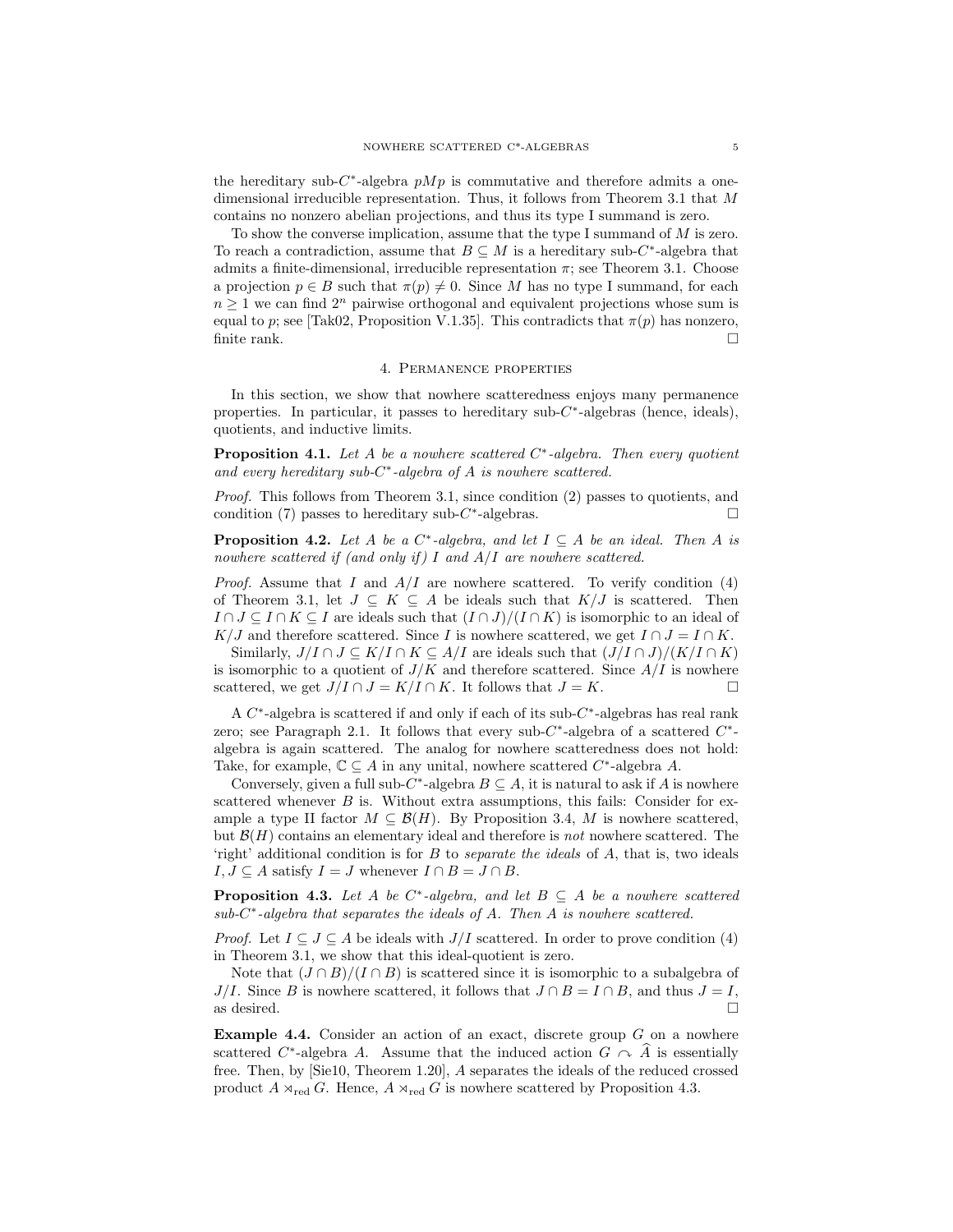Given a  $C^*$ -algebra A, recall that a family  $(A_{\lambda})_{\lambda \in \Lambda}$  of sub- $C^*$ -algebras  $A_{\lambda} \subseteq A$ is said to approximate A if for every finite subset  $\{a_1, \ldots, a_n\} \subseteq A$  and  $\varepsilon > 0$  there exists  $\lambda \in \Lambda$  and  $b_1, \ldots, b_n \in A_\lambda$  such that  $||a_k - b_k|| < \varepsilon$  for  $k = 1, \ldots, n$ .

**Proposition 4.5.** Let A be  $C^*$ -algebra, and let  $(A_{\lambda})_{\lambda \in \Lambda}$  be a family of nowhere scattered sub- $C^*$ -algebras of A that approximates A. Then A is nowhere scattered.

*Proof.* As above, let us prove condition (4) of Theorem 3.1. Take  $I \subseteq J \subseteq A$  ideals such that  $J/I$  is scattered. For each  $\lambda$ , the ideal-quotient  $(A_{\lambda} \cap J)/(A_{\lambda} \cap I)$  of  $A_{\lambda}$ is isomorphic to a subalgebra of  $J/I$  and therefore scattered. Since  $A_{\lambda}$  is nowhere scattered, we get  $A_{\lambda} \cap J = A_{\lambda} \cap I$ . Using that  $(A_{\lambda})_{\lambda \in \Lambda}$  approximates  $A$ , it follows that  $J = I$ that  $J = I$ .

**Proposition 4.6.** An inductive limit of nowhere scattered  $C^*$ -algebras is nowhere scattered.

*Proof.* Let  $\Lambda$  be a directed set, let  $(A_{\lambda})_{\lambda \in \Lambda}$  be a family of nowhere scattered  $C^*$ algebras, and let  $\varphi_{\kappa,\lambda} : A_{\lambda} \to A_{\kappa}$  be coherent connecting morphisms for  $\lambda \leq \kappa$ in  $\Lambda$ . The inductive limit of this system is given by a  $C^*$ -algebra A together with morphisms into the limit  $\varphi_\lambda \colon A_\lambda \to A$ . For each  $\lambda$ , set  $B_\lambda := \varphi_\lambda(A_\lambda) \subseteq A$ . Then  $B_{\lambda}$  is a quotient of  $A_{\lambda}$ , and therefore is nowhere scattered by Proposition 4.1. It follows from standard properties of the inductive limit that  $(B_{\lambda})_{\lambda}$  approximates A. Hence,  $A$  is nowhere scattered by Proposition 4.5.

**Lemma 4.7.** Let A be a  $C^*$ -algebra, and let  $a \in A_+$ . Then aAa has no onedimensional irreducible representations if and only if there exists a countable subset  $G \subseteq A$  such that  $(axa)^2 = 0$  for each  $x \in G$ , and such that  $a \in C^*(\{axa : x \in G\}).$ 

*Proof.* Without loss of generality, we may assume that  $a$  is strictly positive and thus  $A = aAa$ . To show the backward implication, assume that G has the stated properties, and let  $\pi: A \to \mathbb{C}$  be a one-dimensional representation. Given  $x \in G$ , we have  $\pi(axa)^2 = \pi((axa)^2) = 0$ , and therefore  $\pi(axa) = 0$ . It follows that  $\pi(a) = 0$ , and thus  $\pi = 0$ , as desired.

To show the forward implication, assume that A has no one-dimensional irreducible representations. Set  $N_2 := \{y \in A : y^2 = 0\}$ . Let L denote the linear span of the additive commutators in  $A$ . Then,  $A$  is generated by  $L$  as a (closed, two-sided) ideal. By [Rob16, Theorem 1.3], the  $C^*$ -algebra generated by L agrees with the (closed, two-sided) ideal generated by L. Hence,  $A = C^*(L)$ . By [Rob16, Corollary 2.3, the closure of L agrees with the closed, linear span of  $N_2$ , which implies that  $A = C^*(N_2)$ . This allows us to choose a countable subset  $F \subseteq N_2$ such that  $a \in C^*(F)$ . The statement now follows from the following claim:

**Claim:** Let  $y \in N_2$  and  $\gamma > 0$ . Then there exists  $x \in A$  such that  $axa \in N_2$  and  $||y - axa|| < \gamma$ .

We may assume that  $||y|| \leq 1$ . By [Shu08, Theorem 5], the universal  $C^*$ -algebra generated by a contractive, square-zero element is projective. This implies that the corresponding relations are stable (see for example [Lor97, Theorem 14.1.4]), that is, for every  $\varepsilon > 0$  there exists  $\delta = \delta(\varepsilon) > 0$  such that if z is an element in a  $C^*$ -algebra satisfying  $||z|| \leq 1$  and  $||z^2|| \leq \delta$ , then there exists a contractive, square-zero element  $z'$  with  $||z - z'|| < \varepsilon$ .

For each  $n \geq 1$ , let  $f_n: \mathbb{R} \to [0,1]$  be a continuous function that takes the value 0 on  $(-\infty, \frac{1}{n}]$  and that takes the value 1 on  $[\frac{2}{n}, \infty)$ . Then  $(f_n(a))_n$  is an approximate unit for A. Thus,  $\lim_{n\to\infty} \|(f_n(a)yf_n(a))^2\|=0$ . Thus, we can find  $m\geq 1$  such that

$$
||(f_m(a) y f_m(a))^2|| < \delta(\tfrac{\gamma}{2}), \text{ and } ||y - f_m(a) y f_m(a)|| < \tfrac{\gamma}{2}.
$$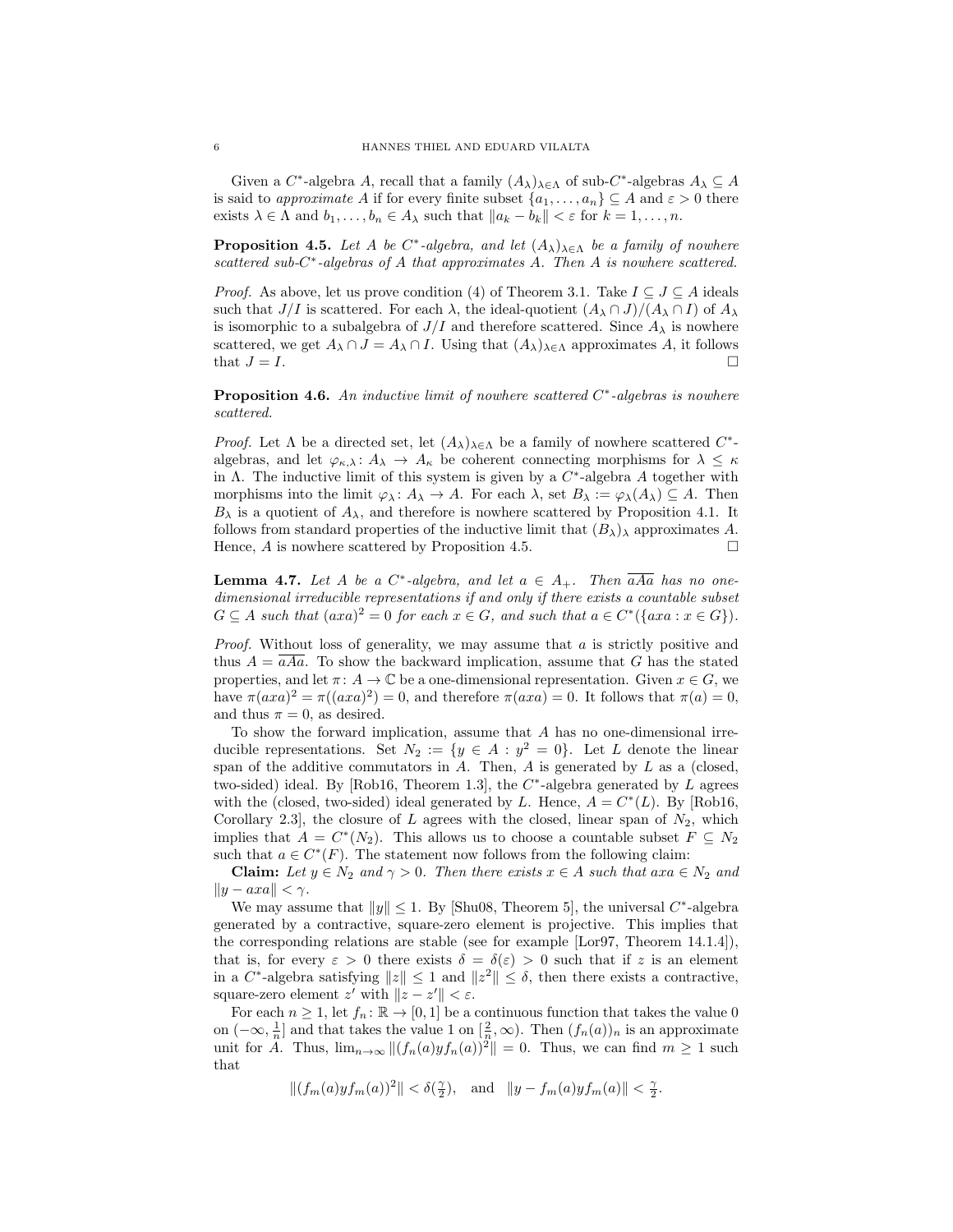We view  $f_m(a)yf_m(a)$  as an element of the sub-C<sup>\*</sup>-algebra  $f_m(a)Af_m(a)$ . Using also that  $f_m(a)yf_m(a)$  is contractive, we obtain  $z \in \overline{f_m(a)Af_m(a)}$  such that  $z^2 = 0$ and  $||z - f_m(a)yf_m(a)|| < \frac{\gamma}{2}$ . Then  $||y - z|| < \gamma$ .

It remains to show that  $z = axa$  for some  $x \in A$ . Note that  $f_{2m}(a)$  acts as a unit on  $f_m(a)Af_m(a)$ . Using functional calculus, choose  $b \in A$  such that  $f_{2m}(a) = ab = ba$ . We obtain

$$
z = f_{2m}(a)z f_{2m}(a) = abzba,
$$

and thus  $x := bzb$  has the claimed properties.

**Proposition 4.8.** Let A be a  $C^*$ -algebra. Then the following are equivalent:

- (1) A is nowhere scattered;
- (2) for every  $a \in A_+$  there exists  $b \in A_+$  with  $||a b|| < \frac{1}{2}$  and such that  $(b-\frac{1}{2})_+A(b-\frac{1}{2})_+$  has no one-dimensional irreducible representations;
- (3) for every  $a \in A_+$  there exist  $b \in A_+$  with  $||a b|| < \frac{1}{2}$  and a countable subset  $G \subseteq A$  such that  $((b - \frac{1}{2})_{+}x(b - \frac{1}{2})_{+})^{2} = 0$  for each  $x \in G$  and such that  $(b - \frac{1}{2})_+$  ∈  $C^*(\{(b - \frac{1}{2})_+ x(b - \frac{1}{2})_+ : x \in G\}).$

*Proof.* If A is nowhere scattered, then by Theorem 3.1 every hereditary sub- $C^*$ algebra of A has no one-dimensional irreducible representations. This shows that (1) implies (2). The equivalence between (2) and (3) follows from Lemma 4.7.

It remains to show that (2) implies (1). Thus, assume that (2) holds, and note that it suffices to verify statement (8) of Theorem 3.1. So let  $B \subseteq A$  be a hereditary sub-C<sup>\*</sup>-algebra. To reach a contradiction, let  $\pi: B \to \mathbb{C}$  be a one-dimensional irreducible representation. Extend  $\pi$  to an irreducible representation  $\tilde{\pi}$  of A on some Hilbert space H, such that there is a one-dimensional subspace  $H_0 \subseteq H$  that is invariant under  $\tilde{\pi}(B)$ , and such that  $\tilde{\pi}|_B$  agrees with  $\pi$  on  $H_0$ .

Choose  $a \in B_+$  with  $\pi(a) = 1$ . By assumption, we obtain  $b \in A_+$  such that  $||a - b|| < \frac{1}{2}$ , and such that  $(b - \frac{1}{2})_+ A(b - \frac{1}{2})_+$  has no one-dimensional irreducible representations. By [KR02, Lemma 2.2], there exists  $y \in A$  such that  $(b - \frac{1}{2})_+$  =  $yay^*$ . Set  $x := ya^{1/2}$ . Then

$$
(b - \frac{1}{2})_{+} = xx^*
$$
, and  $x^*x \in \overline{aAa} \subseteq B$ .

This implies that  $x^*Ax$  is isomorphic (as a C<sup>\*</sup>-algebra) to  $xAx^*$ . We have  $\overline{xAx^*} = (b - \frac{1}{2})_+ A(b - \frac{1}{2})_+,$  which does not have one-dimensional irreducible representations. It follows that  $x^*Ax$  has no one-dimensional irreducible representations, and thus  $\pi$  vanishes on  $x^*Ax$ . Hence,  $\pi(x^*x) = 0$ , and  $\tilde{\pi}(x^*x) = 0$ . This implies  $\tilde{\pi}(x) = 0$ , and so

$$
\tilde{\pi}\big((b-\tfrac{1}{2})_+\big)=\tilde{\pi}(xx^*)=0.
$$

But

$$
||a - (b - \frac{1}{2})_+|| \le ||a - b|| + ||b - (b - \frac{1}{2})_+|| < 1,
$$
  
and thus  $||\pi(a)|| = ||\tilde{\pi}(a)|| < 1$ , a contradiction.

**Remark 4.9.** In condition (2) of Proposition 4.8, it is not enough to require  $bAb$ to have no one-dimensional irreducible representations. Indeed, in any unital  $C^*$ algebra A without one-dimensional irreducible representations (for example  $A =$  $(M_2)$ , for every  $a \in A_+$  and  $\varepsilon > 0$  we can set  $b = a + \frac{\varepsilon}{2} \in A_+$ , which satisfies  $||a - b|| < \varepsilon$  and  $\overline{bAb} = A$ .

**Proposition 4.10.** Let A be a nowhere scattered  $C^*$ -algebra, and let  $B_0 \subseteq A$  be a separable sub-C<sup>\*</sup>-algebra. Then there exists a separable, nowhere scattered sub-C<sup>\*</sup>algebra  $B \subseteq A$  such that  $B_0 \subseteq B$ .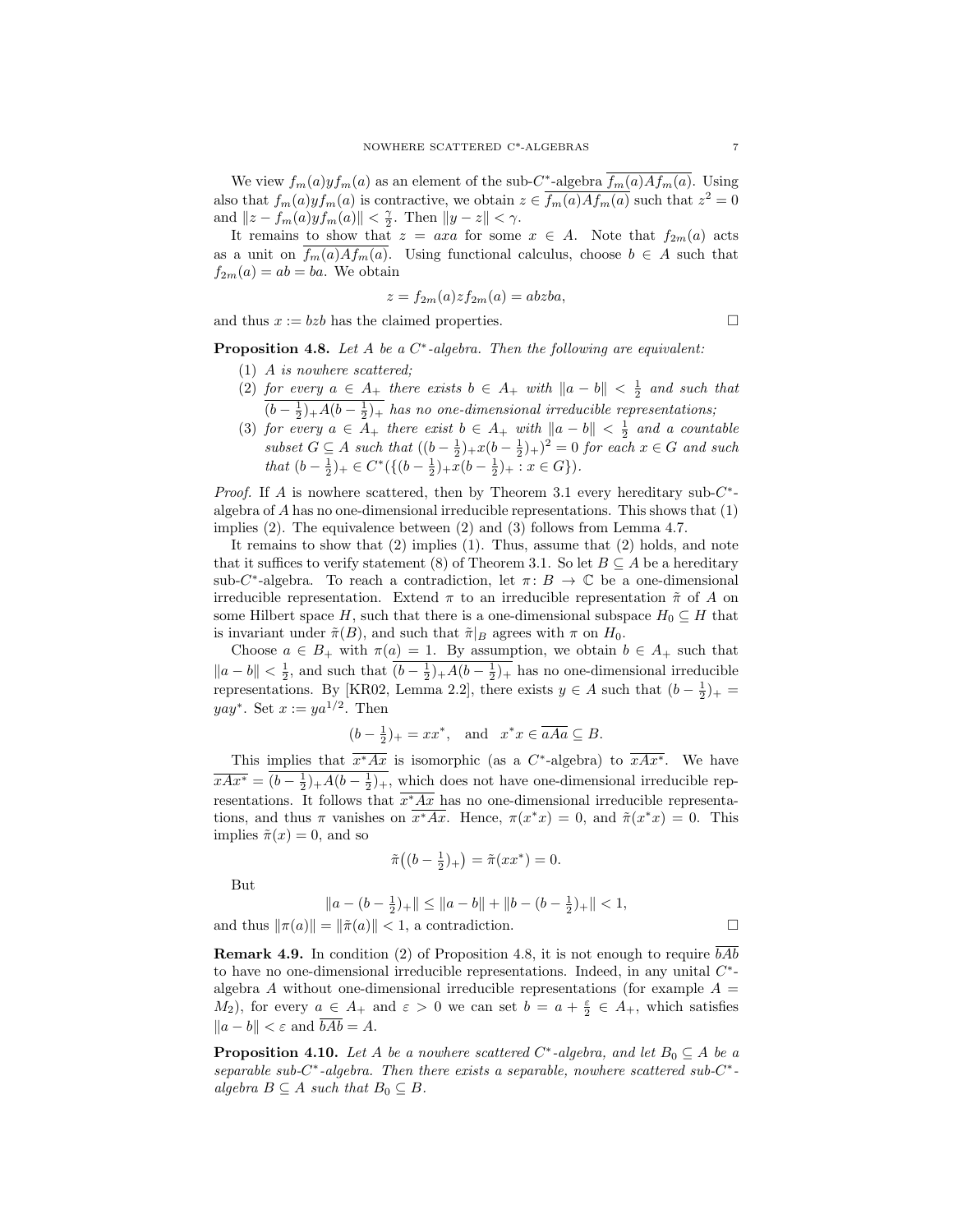Proof. We will inductively choose:

- an increasing sequence  $B_0 \subseteq B_1 \subseteq \ldots$  of separable sub-C<sup>\*</sup>-algebras of A;
- for each  $k \geq 0$ , a countable, dense subset  $F_k \subseteq (B_k)_+$ ;
- for each  $b \in F_k$  a countable set  $G_{k,b} \subseteq A$  such that  $((b-\frac{1}{2})_+x(b-\frac{1}{2})_+)^2 = 0$ for every  $x \in G_{k,b}$ , and such that  $(b - \frac{1}{2})_+$  belongs to the sub-C<sup>\*</sup>-algebra generated by  $\{(b-\frac{1}{2})_+x(b-\frac{1}{2})_+ : x \in G_{k,b}\}.$

We will also ensure that  $G_{k,b} \subseteq B_{k+1}$  for each  $k \geq 0$  and  $b \in F_k$ .

Let  $k \geq 0$ , and assume that we have chosen  $B_k$ . We will describe how to choose  $F_k$ ,  $G_{k,b}$  and  $B_{k+1}$ . First, let  $F_k$  be any countable, dense subset of  $(B_k)_+$ . For each  $b \in F_k$ , using that  $(b - \frac{1}{2})_+ A(b - \frac{1}{2})_+$  has no irreducible one-dimensional representations (since  $A$  is nowhere scattered), we can apply Lemma 4.7 to obtain a countable subset  $G_{k,b} \subseteq A$  with the claimed properties. Then let  $B_{k+1}$  be the sub-C<sup>\*</sup>-algebra of A generated by  $B_k$  together with  $\bigcup_{b \in F_k} G_{k,b}$ .

Set  $B := \overline{\bigcup_k B_k}$ . Then B is a separable sub-C<sup>\*</sup>-algebra of A containing  $B_0$ . To see that  $B$  is nowhere scattered, we verify statement  $(3)$  of Proposition 4.8. So let  $a \in B_+$ . Using that  $\bigcup_k F_k$  is dense in  $B_+$ , we can find k and  $b \in F_k$  such that  $||a - b|| < \frac{1}{2}$ . By construction, B contains the set  $G_{k,b}$ , which satisfies the desired conditions.  $\Box$ 

A property  $P$  for  $C^*$ -algebras satisfies the *Löwenheim-Skolem condition* if for every  $C^*$ -algebra A with property  $\mathcal P$  there exists a family  $\mathcal S$  of separable sub- $C^*$ algebras of A that each have property  $P$ , and such that S is  $\sigma$ -complete (for every countable, directed subfamily  $\mathcal{D} \subseteq \mathcal{S}$ , the C<sup>\*</sup>-algebra  $\overline{\bigcup \mathcal{D}} \subseteq A$  belongs to  $\mathcal{S}$ ) and cofinal (for every separable sub-C<sup>\*</sup>-algebra  $B_0 \subseteq A$  there exists  $B \in \mathcal{S}$  with  $B_0 \subseteq B$ ).

It is known that many interesting properties of  $C^*$ -algebras (such as real rank zero, stable rank one, nuclearity, simplicity) satisfy the Löwenheim-Skolem condition.

For properties of Cu-semigroups, the Löwenheim-Skolem condition was considered in  $[TV21b]$ , where it was also shown that properties like  $(05)$ ,  $(06)$  and weak cancellation each satisfy it; see Sections 7 and 9 for definitions.

**Proposition 4.11.** Let A be a nowhere scattered  $C^*$ -algebra. Then the family S of separable, nowhere scattered sub- $C^*$ -algebras of A is  $\sigma$ -complete and cofinal. In particular, nowhere scatteredness satisfies the Löwenheim-Skolem condition.

*Proof.* To show that S is  $\sigma$ -complete, let  $\mathcal{D} \subseteq \mathcal{S}$  be a countable, directed subfamily. Then  $\overline{\bigcup \mathcal{D}}$  is the inductive limit of  $\mathcal{D}$ , considered as a net indexed over itself. Hence, it follows from Proposition 4.6 that  $\overline{\bigcup \mathcal{D}}$  is nowhere scattered and thus belongs to  $\mathcal{S},$ as desired. Further, by Proposition 4.10,  $S$  is cofinal.

**Proposition 4.12.** Let A and B be Morita equivalent  $C^*$ -algebras. Assume that A is nowhere scattered. Then so is B.

In particular, a  $C^*$ -algebra D is nowhere scattered if and only if its stabilization  $D \otimes \mathcal{K}$  is.

Proof. By [Bla06, Theorem II.7.6.9], A and B are isomorphic to complementary full corners in another  $C^*$ -algebra, that is, there exists a  $C^*$ -algebra C and a projection  $p \in M(C)$  such that  $pCp$  and  $(1-p)C(1-p)$  are full (hereditary) sub-C<sup>\*</sup>-algebras of C satisfying  $A \cong pCp$  and  $B \cong (1-p)C(1-p)$ .

Assuming that A is nowhere scattered, it follows that  $pCp$  is as well. Since  $pCp$ is a full hereditary sub-C\*-algebra, it separates the ideals of C. Hence, C is nowhere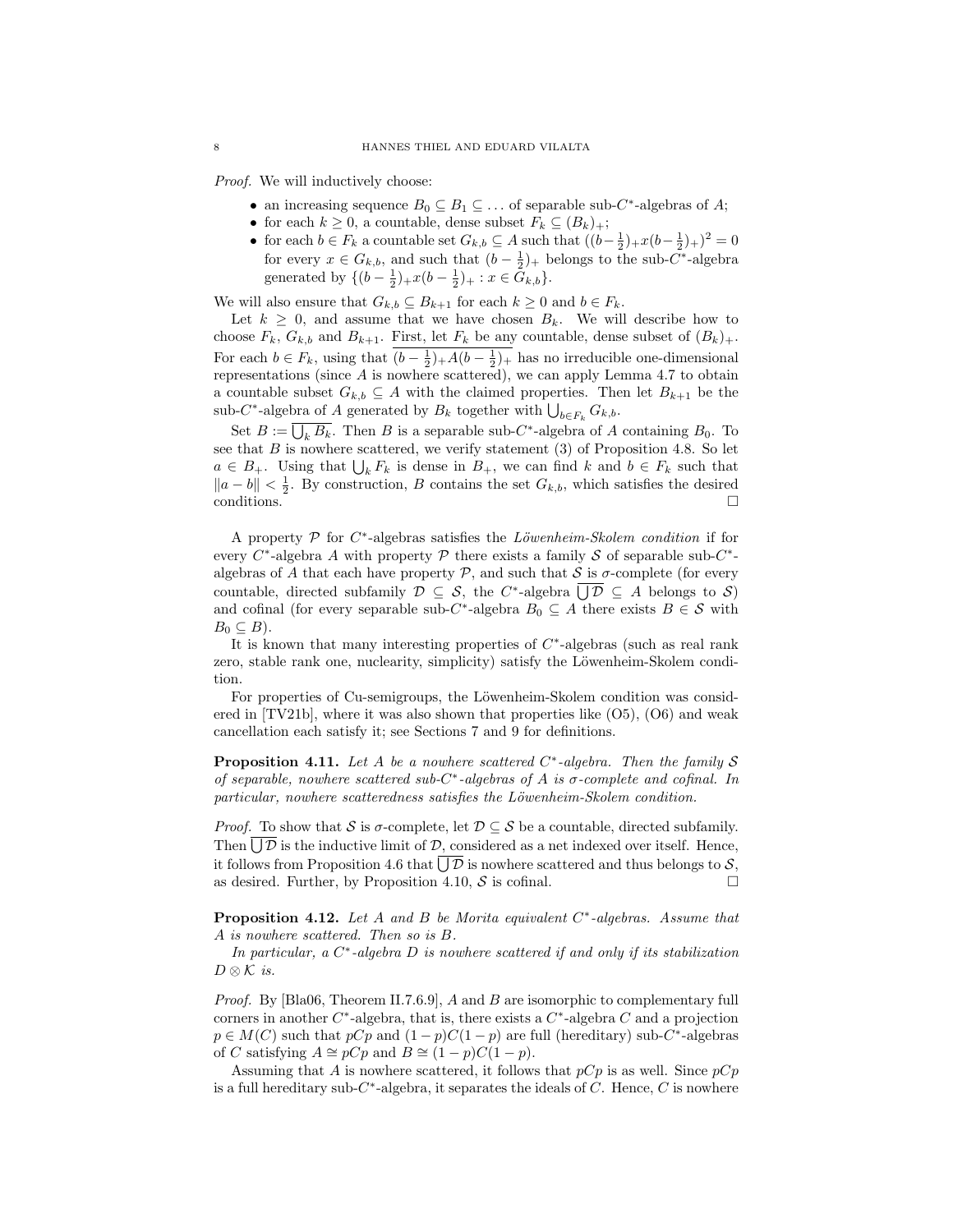scattered by Proposition 4.3. Using that  $(1 - p)C(1 - p)$  is a hereditary sub-C<sup>\*</sup>algebra of  $C$ , it is nowhere scattered by Proposition 4.1. Thus,  $B$  is nowhere scattered.  $\Box$ 

**Proposition 4.13.** Let  $(A_j)_{j\in J}$  be a family of nowhere scattered  $C^*$ -algebras. Then the direct sum  $\bigoplus_{j\in J} A_j$  is nowhere scattered.

Proof. By Proposition 4.2, nowhere scatteredness passes to sums of finitely many summands. Thus, for every finite subset  $F \subseteq J$ , the sum  $\bigoplus_{j \in F} A_j$  is nowhere scattered. Now the result follows from Proposition 4.6, using that  $\bigoplus_{j\in J} A_j$  is the inductive limit of  $\bigoplus_{j\in F} A_j$ , indexed over the finite subsets of J ordered by inclusion.  $\Box$ 

The next example shows that nowhere scatteredness does not pass to products (of infinitely many summands).

**Example 4.14.** By [RR13, Corollary 8.6], there exists a sequence  $(A_k)_{k\in\mathbb{N}}$  of unital, simple, infinite-dimensional  $C^*$ -algebras such that their product  $\prod_k A_k$  has a onedimensional, irreducible representation. Thus, while each  $A_k$  is nowhere scattered, their product is not.

This example also shows that nowhere scatteredness does not pass to multiplier algebras of separable C<sup>\*</sup>-algebras. As an example, consider  $A := \bigoplus_k A_k$  with  $A_k$ as above. Then A is separable and nowhere scattered by Proposition 4.13. Further, it is well known that  $M(A)$  is canonically isomorphic to  $\prod_k A_k$ ; see, for example, [Bla06, II.8.1.3].

**Example 4.15.** Let M be a type II<sub>1</sub> factor, let  $\varphi: M \to \mathbb{C}$  be a pure state, and let A be the associated hereditary kernel, that is,

$$
A=\big\{a\in M: \varphi(aa^*)=\varphi(a^*a)=0\big\}.
$$

By [Sak71, Theorem 1], A is a simple C<sup>\*</sup>-algebra such that  $D(A)/A \cong \mathbb{C}$ , where  $D(A)$  is Sakai's derived algebra. Pedersen showed that the derived algebra of a simple C<sup>\*</sup>-algebra is naturally isomorphic with its multiplier algebra; see the remarks after Proposition 2.6 in [Ped72].

Thus, A is a simple, nowhere scattered C<sup>\*</sup>-algebra with  $M(A)/A \cong \mathbb{C}$ , whence  $M(A)$  is not nowhere scattered.

Examples 4.14 and 4.15 above show that for a nonunital, nowhere scattered  $C^*$ -algebra A the multiplier algebra  $M(A)$  may have a one-dimensional irreducible representation (and hence  $M(A)$  is not nowhere scattered) even if we additionally assume that A is separable or simple. We suspect that there are also examples for the case that  $A$  is separable and simple.

Question 4.16. Does there exist a nonunital, separable, simple, nonelementary  $C^*$ -algebra A such that  $M(A)$  has a one-dimensional irreducible representation?

# 5. Topological characterizations

A topological space  $X$  is said to be *scattered* (or *dispersed*) if every nonempty closed subset C of X contains a point that is isolated relative to C.

**Definition 5.1.** We say that a topological space  $X$  is nowhere scattered if no closed subset of X contains an isolated point.

A subset of a topological space is said to be perfect if it is closed and contains no isolated points. Thus, a topological space is nowhere scattered if and only if each of its closed subsets is perfect. It follows that nowhere scatteredness passes to closed subspaces. Further, using that an isolated point in an open subset is also isolated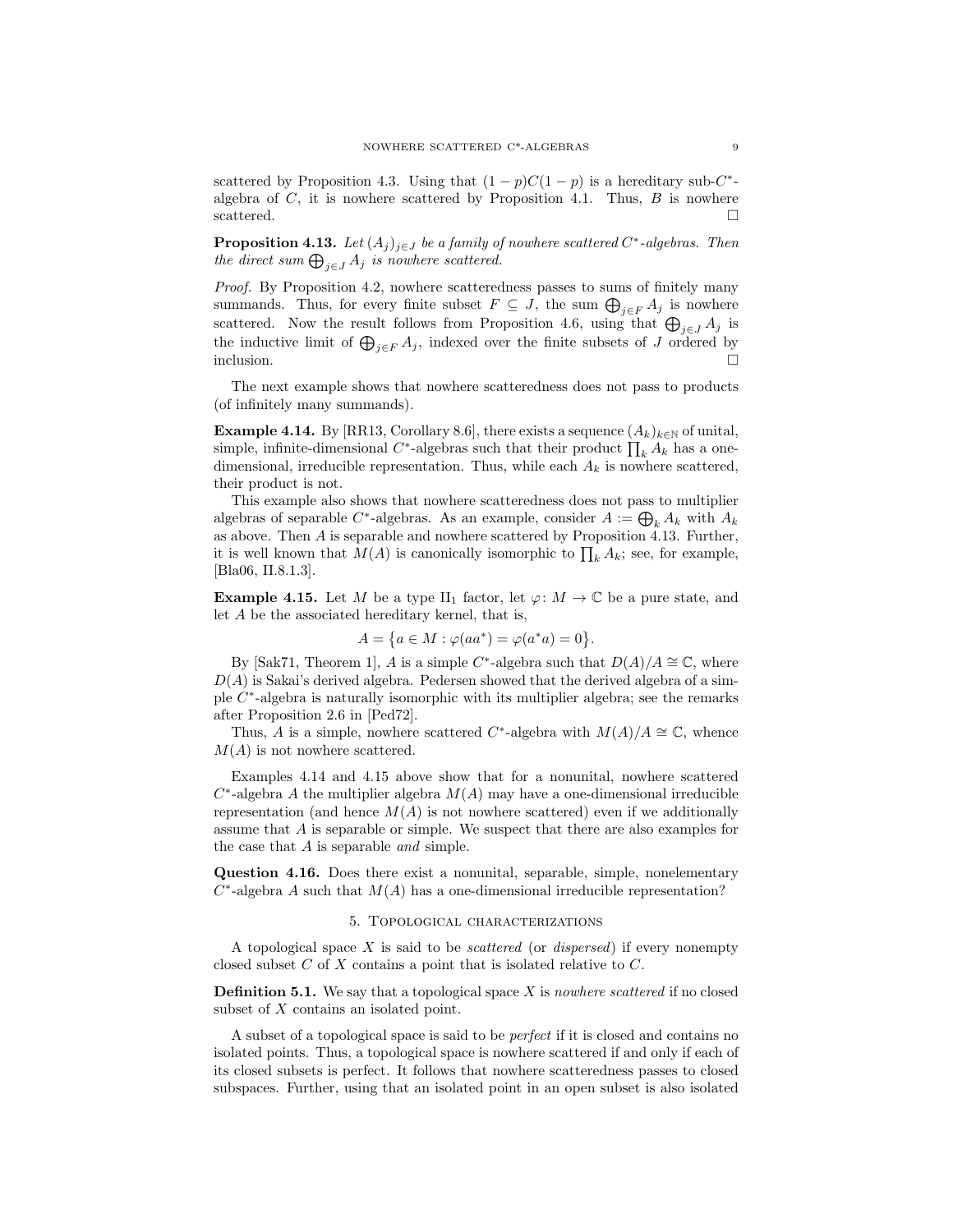in the whole space, we see that nowhere scatteredness passes to open subspaces, and thus to locally closed subspaces. Considering one-element subsets shows that nowhere scatteredness does not pass to every subspace.

# **Proposition 5.2.** Let  $X$  be a topological space. Then the following are equivalent:

- $(1)$  X is nowhere scattered;
- (2) X has no nonempty, scattered, locally closed subsets;
- (3) X has no nonempty, locally closed subset that is  $T_0$ ;
- (4) X has no locally closed subset containing only one element.

Proof. Since nowhere scatteredness passes to locally closed subsets, and since a nowhere scattered space is not scattered, we see that (1) implies (2). Using that scattered spaces are  $T_0$ , it follows that (2) implies (3). It is clear that (3) implies (4). Finally, it follows directly from the definition that  $(4)$  implies  $(1)$ .

Let  $A$  be a  $C^*$ -algebra. We use  $A$  to denote the spectrum of  $A$ , that is, the set of unitary equivalence classes of irreducible representations of  $A$ , equipped with the hull-kernel topology. We refer to [Bla06, Paragraph II.6.5.13] for details.

By  $\lceil \text{Jen78}, \text{ Corollary 3} \rceil$ , A is scattered if and only if A is of type I and A is scattered as a topological space. A separable  $C^*$ -algebra is of type I if and only if its spectrum is a  $T_0$ -space; see [Bla06, Theorem IV.1.5.7]. Since scattered spaces are  $T_0$ , it follows that a separable  $C^*$ -algebra A is scattered if and only if A is scattered. The assumption of separability is necessary: Akemann and Weaver's counterexample to the Naimark problem,  $[AW04]$ , is a  $C^*$ -algebra that is nonelementary and simple (hence, not scattered), but whose spectrum is a one-point space (hence, scattered). This also shows that the forward implication in Theorem 5.3 below does not hold for general nonseparable  $C^*$ -algebras, although the backwards implication does.

**Theorem 5.3.** A separable  $C^*$ -algebra is nowhere scattered if and only if its spectrum is.

*Proof.* Let A be a separable  $C^*$ -algebra. By Theorem 3.1, A is nowhere scattered if and only if it has no nonzero scattered ideal-quotients. On the other hand, by Proposition 5.2,  $\hat{A}$  is nowhere scattered if and only if it has no nonempty scattered locally closed subsets. Using that a separable  $C^*$ -algebra is scattered if and only if its spectrum is (see [Jen78, Corollary 3]), the result now follows from the natural correspondence between ideal-quotients of A and locally closed subsets of A.  $\Box$ 

### 6. Diffuse masas and Haar unitaries

In this section, we observe that a  $C^*$ -algebra is nowhere scattered if and only if each of its positive functionals is. We use this result to connect nowhere scatteredness of a C<sup>\*</sup>-algebra to the existence of Haar unitaries and diffuse masas (maximal abelian sub- $C^*$ -algebras) for positive functionals.

Let A be a  $C^*$ -algebra, and let  $\varphi: A \to \mathbb{C}$  be a positive functional. We say that  $\varphi$ is nowhere scattered if it gives no weight to scattered ideal-quotients of  $A$ , that is, if  $\|\varphi|_I\| = \|\varphi|_J\|$  whenever  $I \subseteq J \subseteq A$  are ideals such that  $J/I$  is scattered; see [Thi20a, Definition 3.5].

If A is unital, then a unitary  $u \in A$  is said to be a *Haar unitary* with respect to  $\varphi$  if  $\varphi(u^k) = 0$  for all  $k \in \mathbb{Z} \setminus \{0\}$ ; see [Thi20a, Definition 4.8]. This definition is a generalization to the setting of positive functionals of the well-established notion of Haar unitaries with respect to traces. By [Thi20a, Proposition 4.9],  $\varphi$  admits a Haar unitary if and only if there exists a unital (maximal) abelian sub- $C^*$ -algebra  $C(X) \subseteq A$  such that  $\varphi$  induces a diffuse measure on X. We extend this to the nonunital setting in Lemma 6.1 below.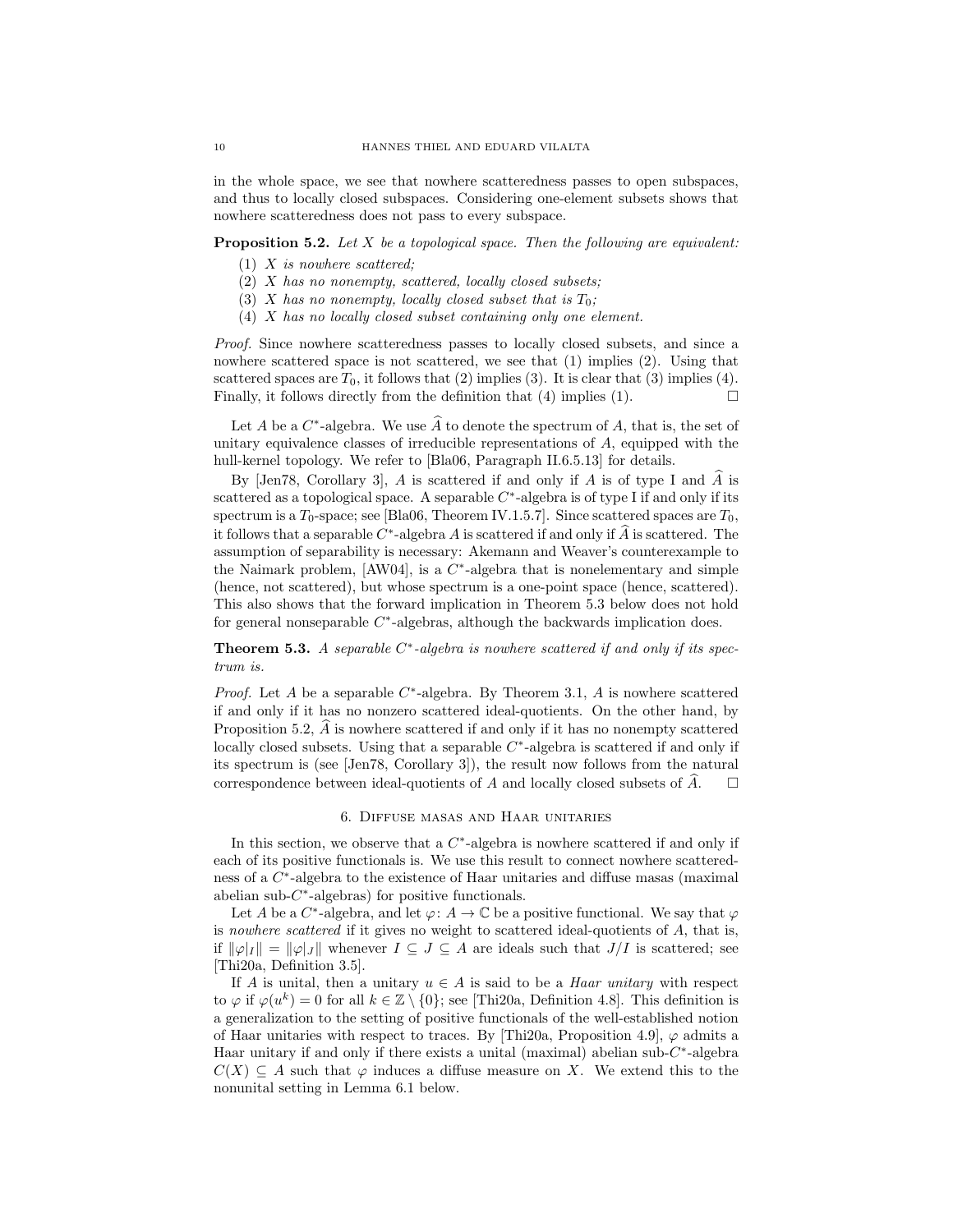**Lemma 6.1.** Let  $\varphi$  be a positive functional on a nonunital C<sup>\*</sup>-algebra A, and let  $A := A + \mathbb{C}1 \subseteq A^{**}$  be the minimal unitization of  $A$ . Set  $\tilde{\varphi} := \varphi^{**} |_{\tilde{A}} : A \to \mathbb{C}$ , which is the canonical extension of  $\varphi$  to a positive functional on  $\widetilde{A}$ . Then  $\tilde{\varphi}$  admits a Haar unitary if and only if there exists a maximal abelian sub- $C^*$ -algebra  $C_0(X) \subseteq A$  such that  $\varphi$  induces a diffuse measure  $\mu$  on X with  $\mu(X) = ||\varphi||$ .

*Proof.* To show the backward implication, assume that we have an abelian sub- $C^*$ algebra  $C_0(X) \subseteq A$  with the stated properties. We identify  $C_0(X) + \mathbb{C}1 \subseteq A$  with  $C(\tilde{X})$ , where  $\tilde{X}$  is the forced one-point compactification of X. Recall that, if X is already compact, then  $\widetilde{X}$  is the disjoint union of X and one extra point.

Let  $\tilde{\mu}$  be the measure on  $\tilde{X}$  induced by  $\tilde{\varphi}$ . Then

$$
\tilde{\mu}(\tilde{X}) = \|\tilde{\varphi}\| = \|\varphi\| = \mu(X).
$$

Hence,  $\tilde{\mu}(\tilde{X} \setminus X) = 0$ , which implies that  $\tilde{\mu}$  is diffuse. It follows that a Haar unitary for  $\tilde{\varphi}$  can be found in  $C_0(X) + \mathbb{C}1 \subseteq \tilde{A}$ .

Conversely, assume that  $\tilde{\varphi}$  admits a Haar unitary. By [Thi20a, Proposition 4.9], we obtain a maximal abelian sub-C<sup>\*</sup>-algebra  $C(Y) \subseteq A$  such that  $\tilde{\varphi}$  induces a diffuse measure  $\mu$  on Y. We claim that  $A \cap C(Y)$  has the desired properties.

Note that  $1 \in C(Y)$ . Let  $\pi: A \to \mathbb{C}$  be the canonical one-dimensional representation such that ker( $\pi$ ) = A. The restriction of  $\pi$  to  $C(Y)$  corresponds to the evaluation at a point  $y \in Y$ , and the ideal  $A \cap C(Y)$  of  $C(Y)$  naturally corresponds to the open subset  $X := Y \setminus \{y\}$ . We identify  $C_0(X)$  with  $A \cap C(Y)$ , and we note that the measure on X induced by  $\varphi|_{C_0(X)}$  is the restriction of  $\mu$  to X. This measure on  $X$  is therefore diffuse.

Using that  $\mu$  is diffuse on Y, we have  $\mu(X) = \mu(Y)$  and thus

$$
\mu(X) = \mu(Y) = ||\tilde{\varphi}|| = ||\varphi||.
$$

Finally, using that  $C(Y) \subseteq \widetilde{A}$  is maximal abelian, it follows that  $C_0(X) \subseteq A$  is maximal abelian as well.

**Theorem 6.2.** Let A be a  $C^*$ -algebra. Then the following are equivalent:

- (1) A is nowhere scattered;
- (2) every positive functional on A is nowhere scattered;
- (3) every pure state on A is nowhere scattered;
- (4) for every positive functional  $\varphi\colon A\to\mathbb{C}$  and every hereditary sub-C\*-algebra  $B \subseteq A$  there exists a Haar unitary in  $\overline{B}$  with respect to  $\varphi$ ;
- (5) for every pure state  $\varphi: A \to \mathbb{C}$  and every ideal  $I \subseteq A$  there exists a Haar unitary in I with respect to  $\varphi$ ;
- (6) for every positive functional  $\varphi: A \to \mathbb{C}$  and every hereditary sub-C<sup>\*</sup>-algebra  $B \subseteq A$  there exists a maximal abelian sub-C<sup>\*</sup>-algebra  $C_0(X) \subseteq B$  such that  $\varphi$  induces a diffuse measure  $\mu$  on X with  $\mu(X) = ||\varphi||_B$ ;
- (7) for every pure state  $\varphi: A \to \mathbb{C}$  and every ideal  $I \subseteq A$  there exists a maximal abelian sub-C<sup>\*</sup>-algebra  $C_0(X) \subseteq I$  such that  $\varphi$  induces a diffuse measure  $\mu$ on X with  $\mu(X) = ||\varphi|_I ||$ .

*Proof.* By Theorem 3.1,  $A$  is nowhere scattered if and only if  $A$  has no nonzero scattered ideal-quotients. This shows that (1) implies (2), which in turn implies (3). To see that  $(3)$  implies  $(1)$ , assume for the sake of contradiction that A is not nowhere scattered. Then there exist ideals  $I \subseteq J \subseteq A$  such that  $J/I$  is nonzero and scattered. Choose a nonzero pure state  $\varphi_0$  on  $J/I$ . Composing with the quotient map  $J \to J/I$  we obtain a pure state  $\varphi$  on J, which we can extend to a pure state  $\tilde{\varphi}$ on A. Then  $\tilde{\varphi}|_I = 0$ , while  $\tilde{\varphi}|_J \neq 0$ , which shows that  $\tilde{\varphi}$  is a pure state on A that is not nowhere scattered, a contradiction.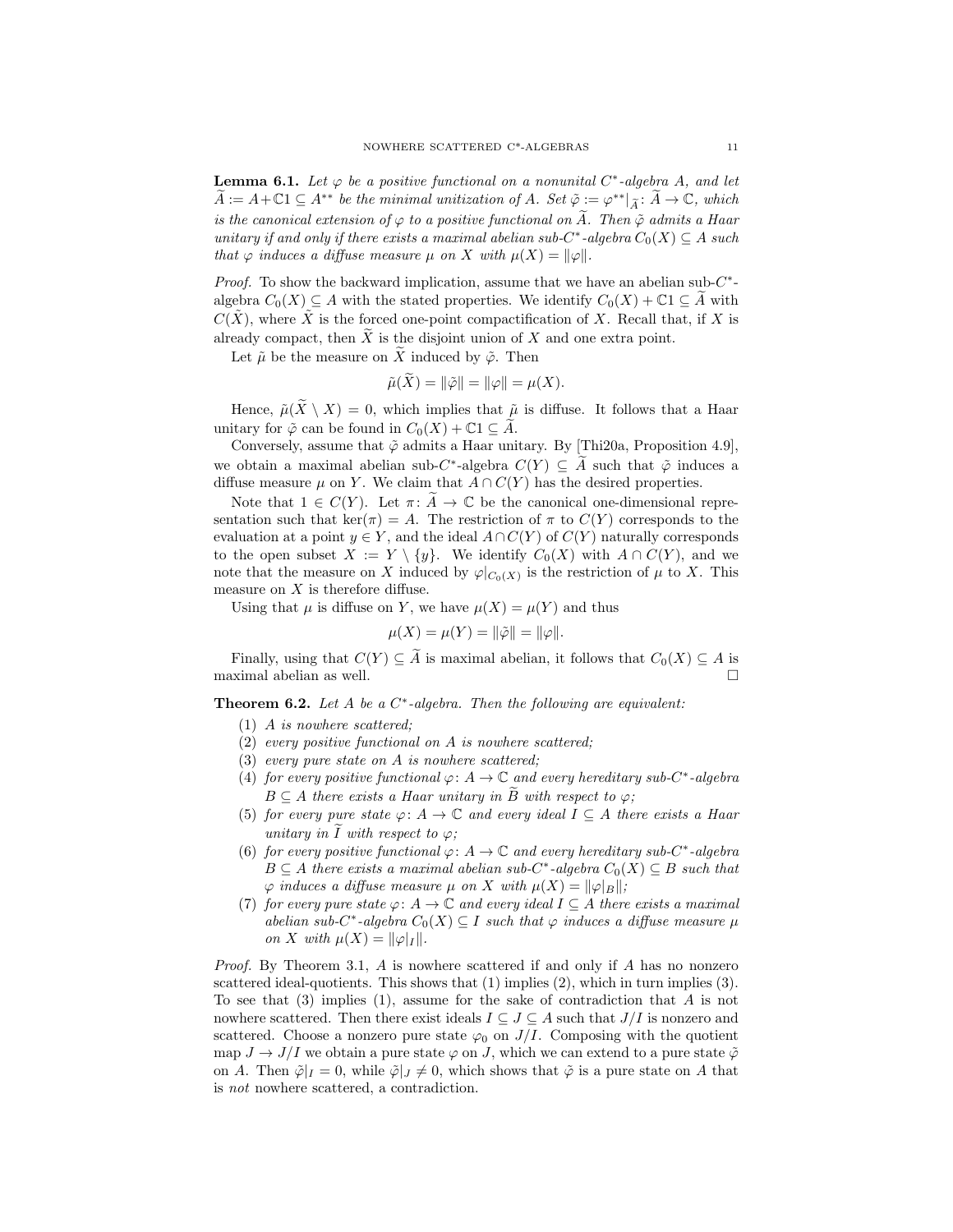By  $[Thi20a, Theorem 4.11], (2)$  is equivalent to  $(4)$ . Similarly,  $(3)$  is equivalent to  $(5)$ . Finally, it follows from Lemma 6.1 that  $(4)$  is equivalent to  $(6)$ , and that  $(5)$ is equivalent to  $(7)$ .

#### 7. A new property of Cuntz semigroups

We introduce a new property for Cu-semigroups, called  $(0.8)$ ; see Definition 7.2. This new property can be thought of as the Cu-semigroup version of the projectivity of  $C_0((0,1]) \oplus C_0((0,1])$ , which allows one to lift orthogonal positive elements in a quotient of a  $C^*$ -algebra. We show the the Cuntz semigroup of every  $C^*$ -algebra satisfies (O8); see Theorem 7.4. We also deduce a result that can be interpreted as the Cu-version of the projectivity of  $M_n(C_0((0, 1]))$ ; see Proposition 7.8.

**7.1.** Let A be a  $C^*$ -algebra. Given  $a, b \in A_+$ , one says that a is *Cuntz subequivalent* to b, denoted  $a \precsim b$ , if there is a sequence  $(r_n)_n$  in A such that  $\lim_n ||a-r_nbr_n^*|| = 0$ . Further, a is said to be *Cuntz equivalent* to b, in symbols  $a \sim b$ , if  $a \precsim b$  and  $b \precsim a$ . The Cuntz semigroup of A is the set of Cuntz equivalence classes of positive elements in the stabilization of  $A$ , that is,

$$
\mathrm{Cu}(A):=(A\otimes\mathcal{K})_+/\sim,
$$

where the class of a positive element a is denoted by [a]. One equips  $Cu(A)$  with the addition induced by the orthogonal sum, and with the partial order given by  $[a] \leq [b]$  if  $a \preceq b$ . This turns  $Cu(A)$  into a partially ordered, abelian monoid.

As shown in [CEI08], the Cuntz semigroup of any  $C^*$ -algebra enjoys additional order-theoretic properties; see also [APT11] and [APT18]. To state them, recall that given two elements  $x, y$  in a partially ordered set, one says that x is waybelow y, denoted  $x \ll y$ , if for every increasing sequence  $(y_k)_k$  with supremum satisfying  $y \le \sup_k y_k$  there exists  $k'$  such that  $x \le y_{k'}$ . Given a  $C^*$ -algebra A,  $[a] \ll [b]$  in Cu(A) if and only if there exists  $\varepsilon > 0$  such that  $a \precsim (b - \varepsilon)_+$ , where  $(b - \varepsilon)_+$  is the  $\varepsilon$ -cut-down of b obtained by applying functional calculus for the function  $t \mapsto \max\{0, t - \varepsilon\}$  to b.

One says that a positively ordered, abelian monoid  $S$  is a Cu-semigroup, also called abstract Cuntz semigroup, if the following conditions are satisfied:

- $(01)$  Every increasing sequence in S has a supremum.
- (O2) For every  $x \in S$  there exists a  $\ll$ -increasing sequence  $(x_n)_n$  with  $x =$  $\sup_n x_n$ .
- (O3) If  $x' \ll x$  and  $y' \ll y$  in S, then  $x' + y' \ll x + y$ .
- (O4) If  $(x_n)_n$  and  $(y_n)_n$  are increasing sequences in S, then  $\sup_n(x_n+y_n)$  =  $\sup_n x_n + \sup_n y_n$ .

By [CEI08], Cu(A) is a Cu-semigroup for every  $C^*$ -algebra A.

Since the introduction of Cu-semigroups, the Cuntz semigroup of any  $C^*$ -algebra has been shown to satisfy additional properties, such as the two stated below; see [APT18] and [Rob13] respectively, and also [APRT21].

- (O5) Given  $x + y \le z$ ,  $x' \ll x$  and  $y' \ll y$  in S there exists  $c \in S$  such that  $x' + c \leq z \leq x + c$  and  $y' \ll c$ . (This property is often applied with  $y' = y = 0$ , in which case it says that for  $x' \ll x \leq z$  there exists an 'almost complement' c such that  $x' + c \leq z \leq x + c$ .
- (O6) Given  $x' \ll x \leq y + z$  in S there exist  $e, f \in S$  such that  $x' \leq e + f$  with  $e \leq x, y$ , and  $f \leq x, z$ .

**Definition 7.2.** Let S be a Cu-semigroup. We say that S satisfies  $(08)$  if for all  $x', x, y', y, z, w \in S$  satisfying  $2w = w$  and

$$
x + y \ll z + w, \quad x' \ll x, \quad \text{and} \quad y' \ll y
$$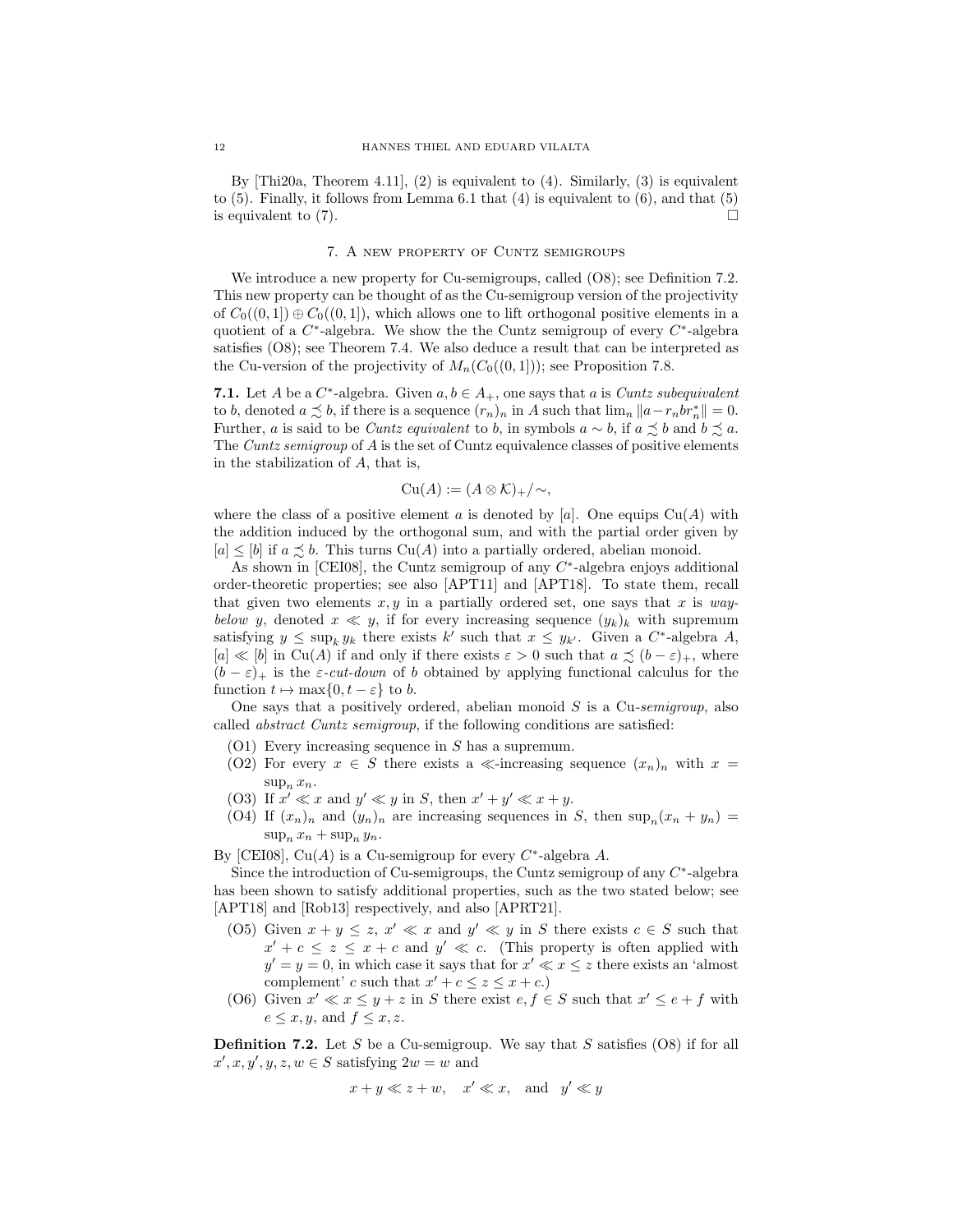there exist  $z_1, z_2 \in S$  such that

 $z_1 + z_2 \ll z$ ,  $x' \ll z_1 + w$ ,  $y' \ll z_2 + w$ ,  $z_1 \ll x + w$ , and  $z_2 \ll y + w$ .

**Remark 7.3.** A Cu-semigroup S satisfies (O8) if and only if for all  $x', x, y', y, z, w$ in S satisfying  $2w = w$  and

$$
x + y \ll z + w, \quad x' \ll x, \quad \text{and} \quad y' \ll y
$$

there exist  $z_1, z_2 \in S$  such that

$$
z_1 + z_2 \le z
$$
,  $x' \le z_1 + w$ ,  $y' \le z_2 + w$ ,  $z_1 \le x + w$ , and  $z_2 \le y + w$ .

Indeed, the forward implication is trivial. To see the backward implication, let  $x', x, y', y, z, w$  satisfy the conditions in the statement, and choose  $\tilde{x}, \tilde{y}, \tilde{z}$  such that

 $x + y \ll \tilde{z} + w$ ,  $x' \ll \tilde{x} \ll x$ ,  $y' \ll \tilde{y} \ll y$ , and  $\tilde{z} \ll z$ .

Then, there exist  $t_1, t_2 \in S$  with

$$
t_1 + t_2 \leq \tilde{z}, \quad \tilde{x} \leq t_1 + w, \quad \tilde{y} \leq t_2 + w, \quad t_1 \leq x + w, \quad \text{and} \quad t_2 \leq y + w.
$$

In particular, since  $x' \ll t_1 + w$  and  $y' \ll t_2 + w$ , we can find elements  $z_1 \ll t_1$ and  $z_2 \ll t_2$  such that  $x' \ll z_1 + w$  and  $y' \ll z_2 + w$ . It is easy to check that such elements satisfy the desired conditions.

### **Theorem 7.4.** The Cuntz semigroup of every  $C^*$ -algebra satisfies (O8).

*Proof.* Let A be a  $C^*$ -algebra, and let  $x', x, y', y, z, w \in Cu(A)$  satisfy  $2w = w$  and  $x + y \ll z + w$ ,  $x' \ll x$ , and  $y' \ll y$ .

We may assume that A is stable. Let I be the ideal of A corresponding to the ideal  $\{s \in Cu(A) : s \leq w\}$  of  $Cu(A)$ , and let  $\pi: A \to A/I$  denote its quotient map. Choose  $a, b, c \in A_+$  and  $\varepsilon > 0$  such that a and b are orthogonal,

 $x = [a], \quad y = [b], \quad z = [c], \quad x' \leq [(a - \varepsilon)_+], \quad \text{and} \quad y' \leq [(b - \varepsilon)_+]$ .

By [CRS10, Proposition 3.3], two elements  $e, f \in A_+$  satisfy  $|e| \leq |f| + w$  if and only if  $\pi(e) \precsim \pi(f)$ . Thus,

$$
\pi(a) + \pi(b) = \pi(a+b) \precsim \pi(c).
$$

Using Rørdam's Lemma (see for example [Thi17, Theorem 2.30]), there exists  $r \in A/I$  such that

$$
(\pi(a) - \varepsilon)_{+} + (\pi(b) - \varepsilon)_{+} = ((\pi(a) + \pi(b)) - \varepsilon)_{+} = r^*r
$$

and  $rr^* \in \overline{\pi(c)(A/I)\pi(c)}$ . Set

$$
e := r(\pi(a) - \varepsilon)_+ r^*,
$$
 and  $f := r(\pi(b) - \varepsilon)_+ r^*.$ 

Note that  $e$  and  $f$  are orthogonal positive elements contained in the hereditary sub-C<sup>\*</sup>-algebra  $\pi(c)(A/I)\pi(c)$ . Since  $\pi$  maps the hereditary sub-C<sup>\*</sup>-algebra cAc onto  $\pi(c)(A/I)\pi(c)$ , and since the  $C^*$ -algebra  $C_0((0, \|e\|])\oplus C_0((0, \|f\|])$  is projective (see [EK86, Section 4]), we can choose orthogonal positive elements  $\tilde{e}, \tilde{f} \in \overline{cAc}$  such that  $\pi(\tilde{e}) = e$  and  $\pi(\tilde{f}) = f$ . Set

$$
z_1 := [\tilde{e}], \text{ and } z_2 := [\tilde{f}].
$$

Using that  $\tilde{e}$  and  $\tilde{f}$  are orthogonal, and that  $\tilde{e} + \tilde{f} \in \overline{cAc}$ , we get  $z_1 + z_2 \leq [c] = z$ . Also note that, since  $\pi(\tilde{e}) = e \precsim (\pi(a) - \epsilon)_+ \precsim \pi(a)$ , we have  $z_1 \leq x + w$ .

Similarly,  $z_2 \leq y + w$ .

Moreover, one also gets

$$
r^*er = r^*r(\pi(a) - \varepsilon)_+r^*r = (\pi(a) - \varepsilon)_+^3 \sim (\pi(a) - \varepsilon)_+,
$$

which shows that  $x' \leq z_1 + w$ . An analogous argument proves  $y' \leq z_2 + w$ .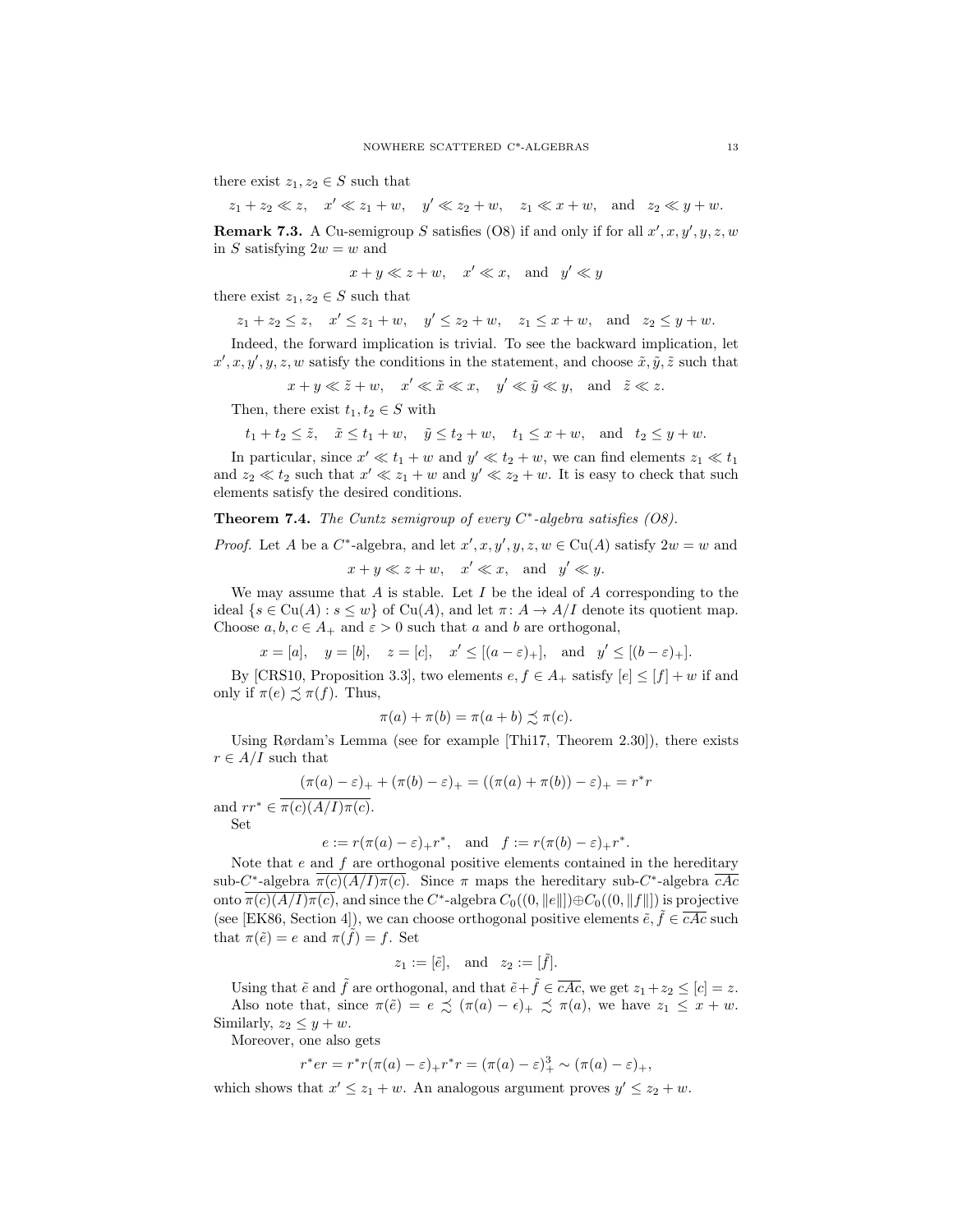It follows from Remark 7.3 that  $Cu(A)$  satisfies (O8), as desired.  $\square$ 

One can think of (O8) as a weak form of Riesz refinement. In this sense, Proposition 7.5 below can be seen as a Cu-version of the fact that a cancellative, algebraically ordered semigroup with Riesz decomposition has Riesz refinement.

A Cu-semigroup S is said to be *weakly cancellative* if for all  $x, y, z \in S$  with  $x + z \ll y + z$  we have  $x \ll y$ . It follows from [RW10, Theorem 4.3] that the Cuntz semigroup of every stable rank one  $C^*$ -algebra is weakly cancellative.

**Proposition 7.5.** Let S be a weakly cancellative Cu-semigroup satisfying  $(05)$  and (O6). Then S satisfies (O8).

*Proof.* Let  $x', x, y', y, z, w$  satisfy

 $x + y \ll z + w$ ,  $x' \ll x$ ,  $y' \ll y$ , and  $2w = w$ .

Applying (O6) for  $x' \ll x \ll z + w$ , we obtain  $\tilde{z}_1$  such that

 $x' \ll \tilde{z}_1 + w$ , and  $\tilde{z}_1 \ll x, z$ .

Choose  $z_1 \in S$  such that

 $x' \ll z_1 + w$ , and  $z_1 \ll \tilde{z}_1$ .

Applying (O5) for  $z_1 \ll \tilde{z}_1 \leq z$ , we find  $c \in S$  with

 $z_1 + c \leq z \leq \tilde{z}_1 + c$ .

Then,

 $x + y \ll z + w \leq \tilde{z}_1 + c + w$ 

and, since S is weakly cancellative and  $\tilde{z}_1 \leq x$ , we get  $y \ll c + w$ . Applying (O6) for  $y' \ll y \ll c + w$ , we obtain  $z_2$  such that

 $y' \ll z_2 + w$ , and  $z_2 \ll y, c$ .

We have  $z_1 + z_2 \leq z_1 + c \leq z$ . It now follows from Remark 7.3 that  $z_1$  and  $z_2$ <br>we the desired properties have the desired properties.

**Lemma 7.6.** Let S be a Cu-semigroup satisfying (O8), let  $w \in S$  satisfy  $2w = w$ , and let  $x'_1, \ldots, x'_n, x_1, \ldots, x_n, z \in S$  satisfy

 $x_1 + \ldots + x_n \ll z + w, \quad x'_1 \ll x_1, \quad \ldots, \quad and \quad x'_n \ll x_n.$ 

Then there exist  $z_1, \ldots, z_n \in S$  such that

$$
z_1 + \ldots + z_n \ll z
$$
,  $x'_j \ll z_j + w$ , and  $z_j \ll x_j + w$ 

for  $j = 1, \ldots, n$ .

*Proof.* We prove the result by induction over n. The case  $n = 1$  is clear, and the case  $n = 2$  holds by definition of  $(08)$ .

Thus, let  $n \geq 3$ , and assume that the statement holds for  $n-1$ . Let  $x'_j, x_j, z, w$ for  $j = 1, \ldots, n$  be as in the statement, and choose  $x''_{n-1}, x''_n$  such that

$$
x'_{n-1} \ll x''_{n-1} \ll x_{n-1}, \quad \text{and} \quad x'_n \ll x''_n \ll x_n.
$$

Applying the assumption for the  $n-1$  pairs  $x'_1 \ll x_1, \ldots, x'_{n-2} \ll x_{n-2}$  and  $x''_{n-1} + x''_n \ll x_{n-1} + x_n$ , we obtain  $z_1, \ldots, z_{n-2}, v$  such that

$$
z_1 + \ldots + z_{n-2} + v \ll z, \quad x'_j \ll z_j + w, \quad \text{and} \quad z_j \ll x_j + w
$$

for  $j = 1, \ldots, n-2$  and

$$
x''_{n-1} + x''_n \ll v + w
$$
, and  $v \ll x_{n-1} + x_n + w$ .

Applying (O8) for

$$
x''_{n-1} + x''_n \ll v + w
$$
,  $x'_{n-1} \ll x''_{n-1}$ , and  $x'_n \ll x''_n$ ,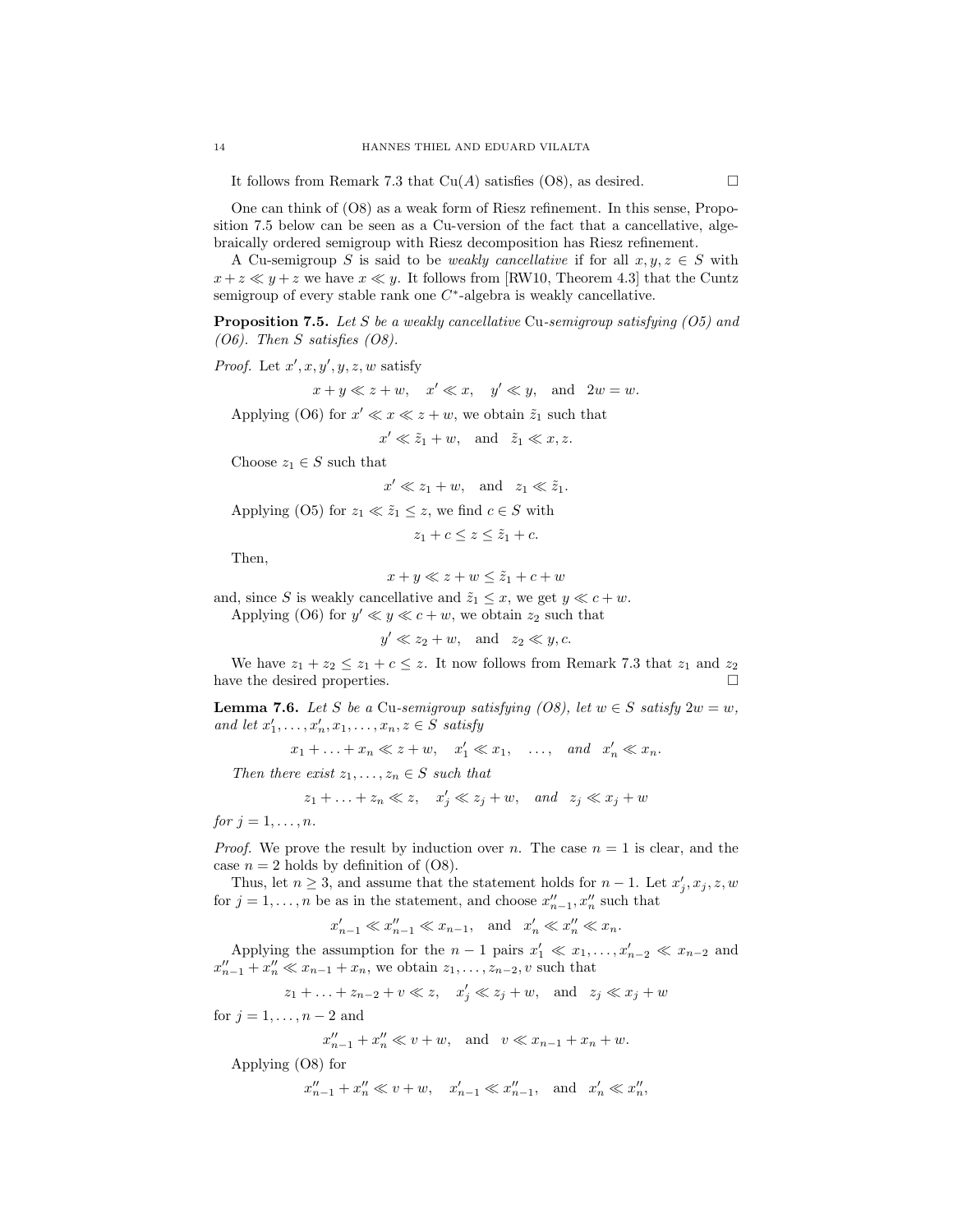$$
x'_{n-1} \ll z_{n-1} + w, \quad x'_{n} \ll z_{n} + w, \quad z_{n-1} \ll x''_{n-1} + w, \quad \text{and} \quad z_{n} \ll x''_{n} + w.
$$
  
Then  $z_1, \ldots, z_n$  have the desired properties.

**Proposition 7.7.** Let S be a Cu-semigroup satisfying (O6) and (O8), let  $w \in S$ be such that  $2w = w$ , and let  $x'_1, \ldots, x'_n, x_1, \ldots, x_n, z \in S$  satisfy

 $x_1 + \ldots + x_n \ll z + w$ , and  $x'_1 \ll x_1 \ll x'_2 \ll x_2 \ll \ldots \ll x'_n \ll x_n$ .

Then, there exist  $z_1, \ldots, z_n \in S$  such that

$$
z_1 + z_2 + \ldots + z_n \ll z, \quad z_1 \ll \ldots \ll z_n, \quad x'_j \ll z_j + w, \quad \text{and} \quad z_j \ll x_j + w
$$

for  $j = 1, \ldots, n$ .

*Proof.* Applying Lemma 7.6, we obtain  $y_1, \ldots, y_n$  such that

$$
y_1 + \ldots + y_n \ll z
$$
,  $x'_j \ll y_j + w$ , and  $y_j \ll x_j + w$ 

for  $j = 1, \ldots, n$ .

For every 
$$
j
$$
, let  $y'_j \ll y_j$  be such that  $x'_j \ll y'_j + w$ . Set  $z_n := y_n$ , and note that

$$
y'_{n-1} \ll y_{n-1} \le x_{n-1} + w \le x'_{n} + w \le y_{n} + w = z_{n} + w.
$$

Applying (O6), we obtain  $z_{n-1}$  such that

$$
y'_{n-1} \ll z_{n-1} + w
$$
, and  $z_{n-1} \ll y_{n-1}, z_n$ ,

where note that one also has

$$
y'_{n-2} \ll y_{n-2} \le x_{n-2} + w \le x'_{n-1} + w \le y'_{n-1} + w \le z_{n-1} + w.
$$

Proceeding in this manner, we obtain elements  $z_1, \ldots, z_n$  such that

$$
y'_j \ll z_j + w
$$
, and  $z_j \ll y_j, z_{j+1}$ 

for every  $j \leq n-1$ .

It is easy to see that such elements satisfy the required properties.  $\Box$ 

The next result can be interpreted as the Cu-semigroup version of the projectivity of  $C_0((0,1], M_n)$ .

**Proposition 7.8.** Let S be a Cu-semigroup satisfying (O8), let  $n \geq 1$ , and let  $x', x, y, w \in S$  satisfy

$$
nx \ll y + w, \quad x' \ll x, \quad and \quad 2w = w.
$$

Then there exists  $z \in S$  such that

$$
nz \ll y, \quad x' \ll z+w, \quad and \quad z \ll x+w.
$$

*Proof.* Choose  $x'_1, x_1, x'_2, x_2, \ldots, x_n$  such that

$$
x' \ll x_1' \ll x_1 \ll x_2' \ll x_2 \ll \ldots \ll x_n' \ll x_n \ll x.
$$

Applying Proposition 7.7, we obtain  $z_1, \ldots, z_n$  satisfying

$$
z_1 + \ldots + z_n \ll y, \quad z_1 \ll \ldots \ll z_n, \quad x'_j \ll z_j + w, \quad \text{and} \quad z_j \ll x_j + w
$$

for  $j = 1, \ldots, n$ .

Set  $z := z_1$ . Then

$$
nz \le z_1 + \ldots + z_n \ll y, \quad x' \le x'_1 \ll z_1 + w = z + w,
$$

and  $z = z_1 \leq z_n \ll x_n + w \leq x + w$ .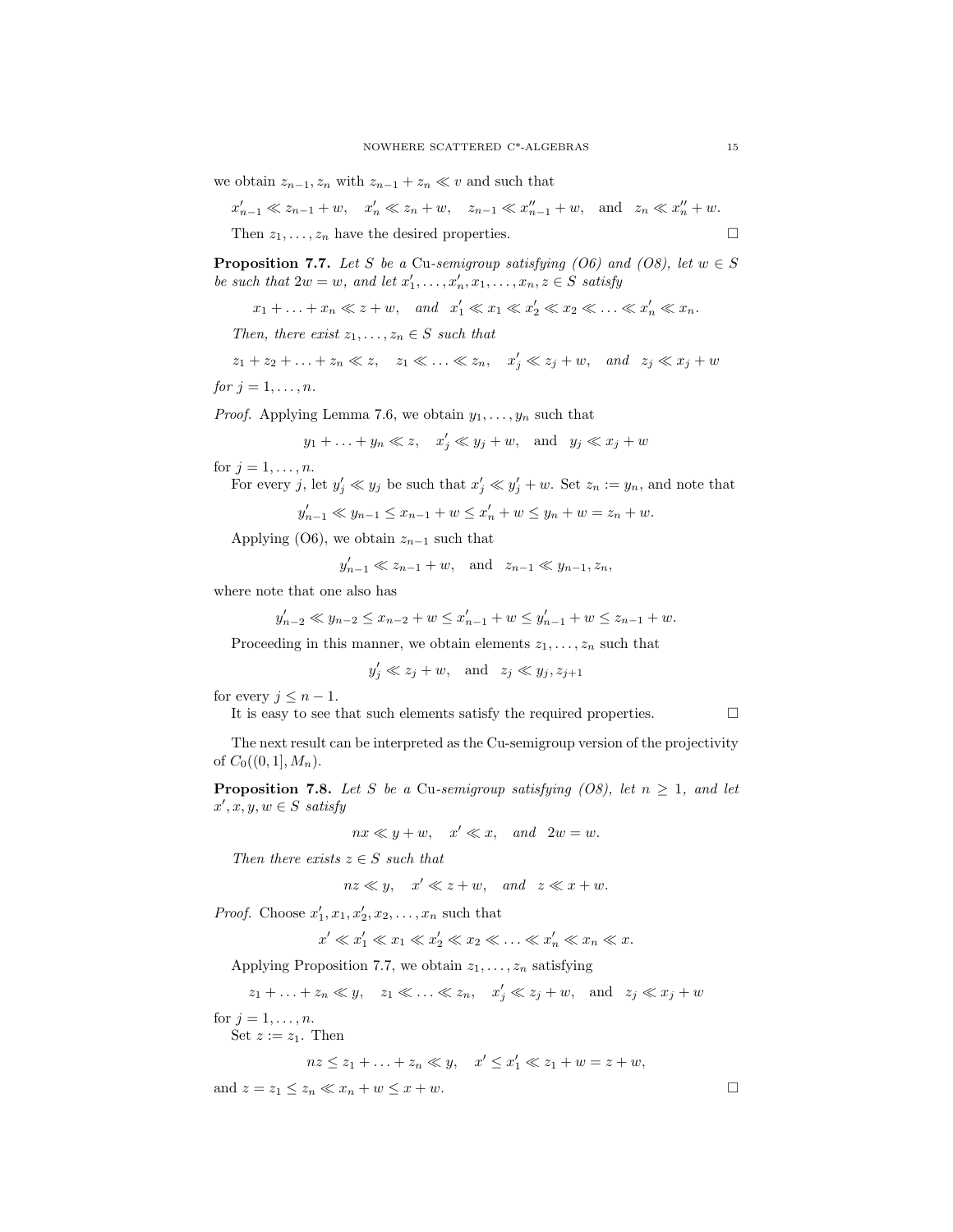# 8. C\*-algebras and Cu-semigroups without elementary ideal-quotients

In this section we prove that a Cu-semigroup S satisfying  $(05)$ ,  $(06)$  and  $(08)$ has no nonzero elementary ideal-quotients if and only if S is weakly  $(2, \omega)$ -divisible; see Proposition 8.8. In Paragraph 8.1 we provide a tailored definition of elementary Cu-semigroup, which is justified by Lemma 8.2. We deduce in Theorem 8.9 that a  $C^*$ -algebra is nowhere scattered if and only if every element in its Cuntz semigroup is weakly  $(2, \omega)$ -divisible. This can also be deduced from results in [RR13]; see Remark 8.10.

8.1. A C<sup>\*</sup>-algebra is said to be *elementary* if it is isomorphic to the compact operators on some Hilbert space.

In [APT18, Paragraph 5.1.16], a nonzero Cu-semigroup was said to be 'elementary' if it is simple and contains a minimal nonzero element. This definition includes  ${0, \infty}$ , which is the Cuntz semigroup of simple, purely infinite  $C^*$ -algebras – and these  $C^*$ -algebras are very far from elementary. To amend this, we will instead say that a nonzero Cu-semigroup is elementary if it is simple and contains a minimal, nonzero element x that is *finite* (that is,  $x \neq 2x$ ). Lemma 8.2 below shows that this refined definition fits the established terminology in  $C^*$ -algebras.

The next result is shown in [Eng14, Theorem 4.4.4]. We include a proof for the convenience of the reader.

**Lemma 8.2.** Let A be a (nonzero)  $C^*$ -algebra. Then the following are equivalent:

- (1) A is elementary;
- $(2)$  Cu(A)  $\cong \overline{\mathbb{N}}$ ;
- (3)  $Cu(A)$  is elementary.

*Proof.* To show that  $(1)$  implies  $(2)$ , assume that A is elementary. Upon stabilization, we may assume that  $A \cong \mathcal{K}(H)$  for some infinite-dimensional Hilbert space H. Using the spectral theorem for compact operators, one can show that  $A_+ \to \overline{\mathbb{N}},$ mapping  $a \in A_+$  to its rank, induces the desired isomorphism  $Cu(A) \cong \overline{\mathbb{N}}$ .

Alternatively, one sees that every projection in  $\mathcal{K}(H)$  has finite-rank, and that two projections are Murray-von Neumann equivalent if and only their ranks agree. It follows that the Murray-von Neumann semigroup  $V(A)$  is isomorphic to N. Using that A has real rank zero, we obtain that  $Cu(A)$  is isomorphic to the sequential ideal completion of N, and thus  $Cu(A) \cong \overline{N}$ ; see for example [APT18, Remark] 5.5.6].

It is clear that (2) implies (3). To show that (3) implies (1), assume that  $Cu(A)$ is elementary. Then  $Cu(A)$  is simple, and consequently so is A (see [APT18, Corollary 5.1.12]). Choose a minimal, nonzero element  $x \in Cu(A)$  with  $x \neq 2x$ , and let  $a \in A_+$  be a nonzero element.

Since x is minimal, we have  $x \ll x$ . Using that A is simple, it follows from [BC09, Theorem 5.8] that we can choose a projection  $p \in A \otimes \mathcal{K}$  with  $[p] = x$ . Since  $a \neq 0$ , we have  $[a] \neq 0$  and therefore  $x \leq [a]$ . Then  $p \precsim a$ , whence we obtain a projection  $q \in A$  with  $[q] = x$ . Thus, q is a minimal projection, that is,  $qAq = \mathbb{C}q$ . This is well-known to imply that A is elementary.

Given a Cu-semigroup S, a downward-hereditary submonoid  $I \subseteq S$  is an *ideal* if it is closed under suprema of increasing sequences. For each ideal  $I$  of  $S$ , one can consider its corresponding quotient  $S/I$ , which is again a Cu-semigroup; see [APT18, Lemma 5.1.2].

We omit the proof of the following lemma.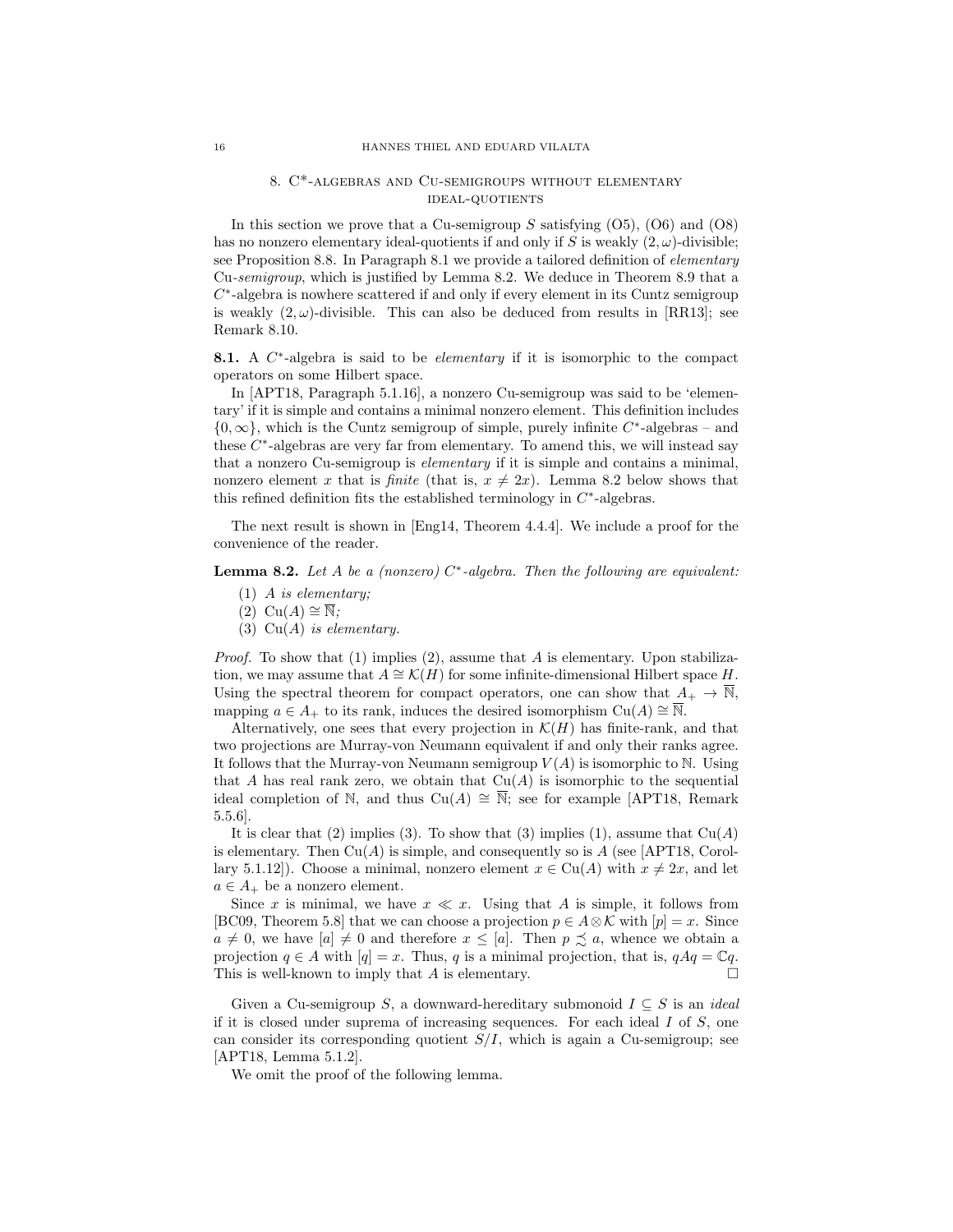**Lemma 8.3.** Let S be a Cu-semigroup satisfying  $(0.8)$  and let I be an ideal of S. Then, I and  $S/I$  satisfy  $(0.8)$ .

**Lemma 8.4.** Let S be a Cu-semigroup satisfying  $(05)$  and  $(08)$ . Let I be an ideal of S and denote by  $\pi$  the canonical map  $S \to S/I$ . Given  $y \in S$  and  $e, e' \in S/I$ such that

$$
e' \ll e, \quad and \quad 2e \le \pi(y),
$$

there exists  $z \in S$  such that  $e' \ll \pi(z) \ll e$  and  $2z \ll y$ .

*Proof.* Let  $x \in S$  be such that  $\pi(x) = e$  and take  $x' \ll x$  such that  $e' \ll \pi(x')$ . Since  $\pi(2x) \leq \pi(y)$ , there exists  $w \in I$  satisfying  $2x \leq y + w$ . Thus, we have  $2x \leq y + \infty w$ , where we note that  $\infty w \in I$ .

Applying Proposition 7.8, we obtain an element  $z \in S$  such that

 $2z \ll y$ ,  $x' \ll z + \infty w$ , and  $z \ll x + \infty w$ .

Passing to the quotient, and using that  $\infty w \in I$ , we get

$$
e' \ll \pi(x') \ll \pi(z) \ll \pi(x) = e
$$

as required.  $\Box$ 

By an *ideal-quotient* in a Cu-semigroup S we mean a quotient  $J/I$  for some ideals  $I \subseteq J$  of S.

**Lemma 8.5.** Let S be a Cu-semigroup satisfying  $(05)$ ,  $(06)$  and  $(08)$ . Assume that S has no nonzero elementary ideal-quotients. Let  $x \in S$  be nonzero. Then there exists  $z \in S$  with  $0 \neq 2z \leq x$ .

*Proof.* Using that x is nonzero, we can choose nonzero elements  $x'', x' \in S$  such that  $x'' \ll x' \ll x$ .

Applying (O5), we obtain  $c \in S$  with

$$
x'' + c \le x \le x' + c.
$$

Let  $I \subseteq S$  be the ideal generated by c. Then, x is either in I or not. We study each case separately.

**Case 1:** We have  $x \in I$ . In this case, and since ideals are downward hereditary, we have  $x'' \in I$ , and therefore  $x'' \ll \infty$ . Thus, there exists  $n \in \mathbb{N}$  such that  $x'' \leq nc$ .

Let  $x''' \ll x''$  be a nonzero element. Following the proof of [Rob13, Proposition 5.2.1], we can apply (O6) to  $x''' \ll x'' \leq nc$  to obtain elements  $c_1, \ldots, c_n \leq x'', c$ such that

$$
x^{\prime\prime\prime}\leq c_1+\ldots+c_n.
$$

Using that  $x''' \neq 0$ , it follows that there exists some j such that the element  $c_j$ is nonzero. Setting  $z = c_j$ , one has  $2z \leq x'' + c \leq x$ , as required.

**Case 2:** We have  $x \notin I$ . Let  $K \subseteq S$  denote the ideal generated by x. Then the image of x in  $K/I$  is a nonzero, compact, full element.

It follows that there exists a maximal ideal  $J \subseteq K$  containing I. Consequently, the quotient  $K/J$  is simple. Let  $\pi: K \to K/J$  be the quotient map.

By [APT18, Proposition 5.1.3], (O5) and (O6) pass to ideals and quotients. Thus,  $K/J$  is a simple, nonelementary Cu-semigroup satisfying (O5) and (O6). Applying [Rob13, Proposition 5.2.1], we obtain  $e \in K/J$  with  $0 \neq 2e \leq \pi(x)$ . Choose  $e' \in K/J$  with  $0 \neq e' \ll e$ . By Lemmas 8.3 and 8.4, we obtain  $z \in K \subseteq S$ such that  $e' \ll \pi(z)$  and  $2z \leq x$ . It follows that z is nonzero and has the desired properties.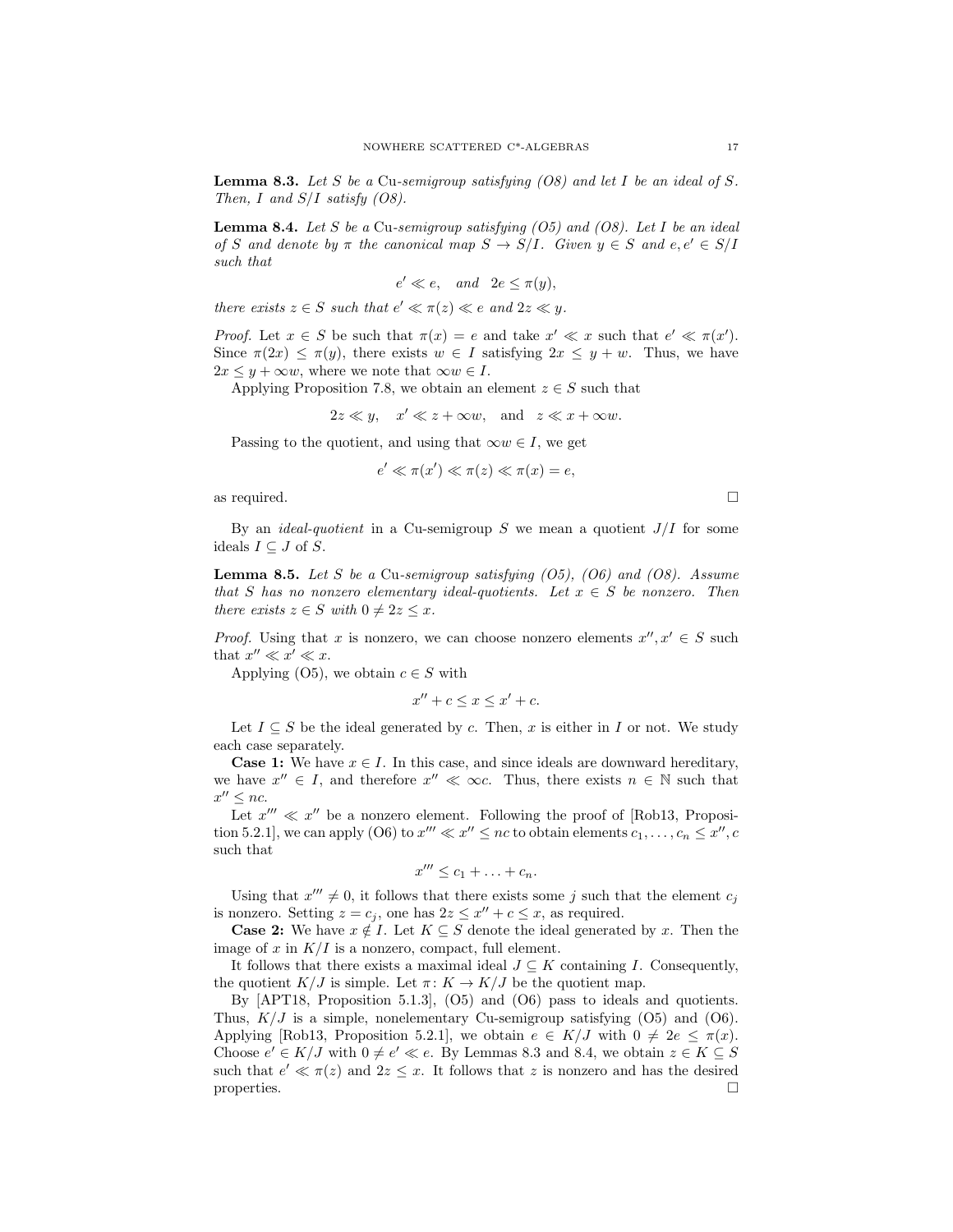**8.6.** Let S be a Cu-semigroup and let  $k \geq 1$ . An element  $x \in S$  is said to be  $(k, \omega)$ -divisible if for every  $x' \in S$  satisfying  $x' \ll x$  there exist  $n \in \mathbb{N}$  and  $y \in S$ such that  $ky \leq x$  and  $x' \leq ny$ . Further, x is said to be *weakly*  $(k, \omega)$ -divisible if for every  $x' \in S$  satisfying  $x' \ll x$  there exist  $n \in \mathbb{N}$  and  $y_1, \ldots, y_n \in \mathrm{Cu}(A)$  such that  $ky_1, \ldots, ky_n \leq x$  and  $x' \leq y_1 + \ldots + y_n$ ; see [RR13, Definition 5.1] or [APRT18, Paragraph 5.1].

We say that S is (weakly)  $(k, \omega)$ -divisible if each of its elements is.

**Lemma 8.7.** Let S be a weakly  $(2, \omega)$ -divisible Cu-semigroup. Then, S is weakly  $(k, \omega)$ -divisible for every  $k \in \mathbb{N}$ .

*Proof.* It suffices to show that every element in S is weakly  $(2^k, \omega)$ -divisible for each  $k \geq 1$ . We prove this by induction over k, where we note that the case  $k = 1$  holds by assumption.

Thus, let  $k \geq 1$  and assume that every element is weakly  $(2^k, \omega)$ -divisible. To verify that every element is weakly  $(2^{k+1}, \omega)$ -divisible, let  $x', x \in S$  satisfy  $x' \ll x$ . Choose  $x'' \in S$  such that  $x' \ll x'' \ll x$ . Using that x is weakly  $(2, \omega)$ -divisible, we obtain  $m \in \mathbb{N}$  and  $y_1, \ldots, y_m \in S$  such that

$$
2y_1, \ldots, 2y_m \le x, \quad \text{and} \quad x'' \le y_1 + \ldots + y_m.
$$

Choose  $y'_1, \ldots, y'_m \in S$  such that

$$
y'_1 \ll y_1
$$
, ...,  $y'_m \ll y_m$ , and  $x' \le y'_1 + \ldots + y'_m$ .

Applying the induction assumption for each pair  $y'_i \ll y_i$ , we obtain  $n(i) \in \mathbb{N}$ and  $z_{i,1}, \ldots, z_{i,n(i)} \in S$  such that

$$
2^k z_{i,1}, \ldots, 2^k z_{i,n(i)} \leq y_i
$$
, and  $y'_i \leq z_{i,1} + \ldots + z_{i,n(i)}$ .

Consequently,

$$
2^{k+1}z_{i,j} \le 2y_i \le x,
$$

for each  $i \in \{1, \ldots, m\}$  and  $j \in \{1, \ldots, n(i)\}$ . Further,

$$
x' \le y'_1 + \ldots + y'_m = \sum_{i=1}^m y'_i \le \sum_{i=1}^m \sum_{j=1}^{n(i)} z_{i,j},
$$

which shows that the elements  $z_{i,j}$  have the desired properties.

**Proposition 8.8.** Let S be a Cu-semigroup satisfying  $(05)$ ,  $(06)$  and  $(08)$ . Then the following are equivalent:

- $(1)$  S has no nonzero elementary ideal-quotients;
- (2) every element in S is weakly  $(2, \omega)$ -divisible;
- (3) every element in S is weakly  $(k, \omega)$ -divisible for every  $k \geq 2$ .

Proof. The equivalence between (2) and (3) follows from Lemma 8.7. To show that (2) implies (1), assume that S is weakly  $(2,\omega)$ -divisible, and note that a nonzero elementary Cu-semigroup T is not weakly  $(2, \omega)$ -divisible. Indeed, if  $x \in T$ is minimal, nonzero and  $x \neq 2x$ , then one can see that x is not weakly  $(2, \omega)$ divisible. Since weak  $(2, \omega)$ -divisibility passes to ideals and quotients, it follows that S has no nonzero elementary ideal-quotients.

Conversely, to show that  $(1)$  implies  $(2)$ , assume now that S has no nonzero elementary ideal-quotients and let  $x \in S$ . The proof is inspired by that of [APGPSM10, Theorem 6.7]. Set

$$
D:=\big\{z\in S:2z\leq x\big\}.
$$

Let  $I\subseteq S$  be the ideal generated by  $D.$  Note that  $s\in S$  belongs to  $I$  if and only if there exists a sequence  $(z_k)_k$  in D such that  $s \leq \sum_{k=0}^{\infty} z_k$ .

Claim: We have  $x \in I$ .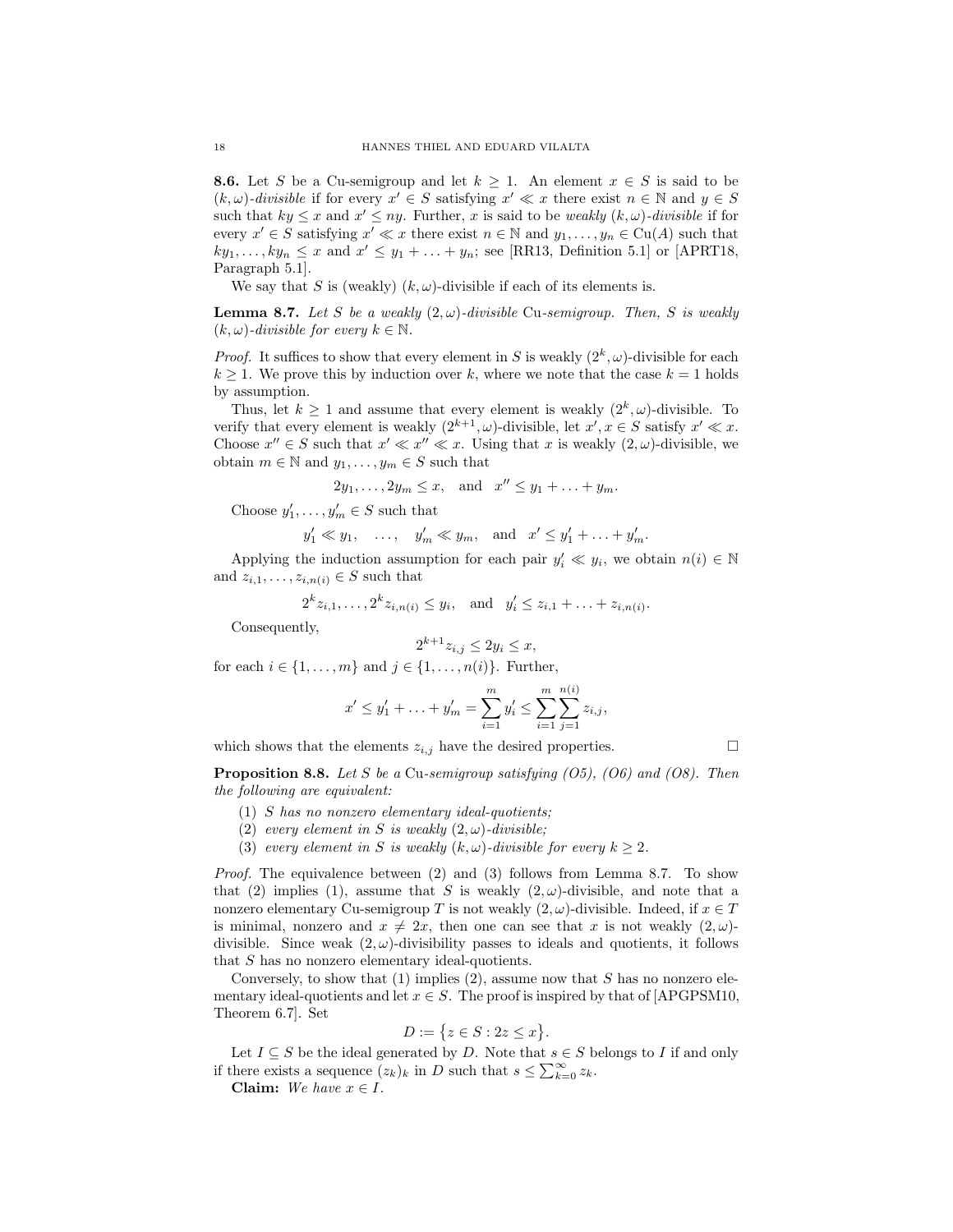To prove the claim, let  $\pi: S \to S/I$  denote the quotient map. To reach a contradiction, assume that  $\pi(x) \neq 0$ . By [APT18, Proposition 5.1.3] and Lemma 8.3, we know that  $(05)$ ,  $(06)$  and  $(08)$  pass to quotients.

Hence, we can apply Lemma 8.5 to  $S/I$ . Thus, since  $\pi(x) \neq 0$ , we obtain  $e \in S/I$ with  $0 \neq 2e \leq \pi(x)$ . Choose  $e' \in S/I$  with  $0 \neq e' \ll e$ . By Lemma 8.4, we obtain  $z \in S$  such that  $e' \ll \pi(z)$  and  $2z \leq x$ . Consequently,  $z \in D \subseteq I$ , which implies  $\pi(z) = 0$  and therefore  $e' = 0$ , a contradiction. Thus, we have  $\pi(x) = 0$  and so  $x \in I$ , which proves the claim.

Now, given any  $x' \in S$  such that  $x' \ll x$ , take  $u \in S$  with  $x' \ll u \ll x$ . Using that  $u \ll x \in I$ , we obtain  $z_1, \ldots, z_n \in D$  such that  $u \leq z_1 + \ldots + z_n$ .

Note that we have  $2z_j \le x$  for every j and  $x' \ll u \le z_1 + \ldots + z_n$ . It follows that x is weakly  $(2, \omega)$ -divisible, as desired.

**Theorem 8.9.** Let A be a  $C^*$ -algebra. Then the following are equivalent:

- (1) A is nowhere scattered;
- (2) every element in Cu(A) is weakly  $(2, \omega)$ -divisible;
- (3) every element in Cu(A) is weakly  $(k, \omega)$ -divisible for every  $k \geq 2$ ;

Proof. It follows from [APT18, Proposition 5.1.10] that ideal-quotients in A naturally correspond to ideals-quotients in  $Cu(A)$ . Thus, by Lemma 8.2, A has no nonzero elementary ideal-quotients if and only if  $Cu(A)$  has no nonzero elementary ideal-quotients. Applying Theorem 3.1, we see that A is nowhere scattered if and only if  $Cu(A)$  has no nonzero elementary ideal-quotients.

As noted in Paragraph 7.1,  $Cu(A)$  is a Cu-semigroup satisfying (O5) and (O6). By Theorem 7.4,  $Cu(A)$  also satisfies (O8). Now the result follows from Proposition 8.8.

Remark 8.10. Let us indicate an alternative proof of Theorem 8.9 that is based on the results by Rørdam and Robert in [RR13].

Let A be a  $C^*$ -algebra. By Proposition 4.12, A is nowhere scattered if and only if its stabilization is. We may therefore assume that  $A$  is stable.

First, assume that A is nowhere scattered. Let  $x \in Cu(A)$  and  $k \geq 2$ . Choose  $a \in A_+$  with  $x = [a]$ , and let  $B := aAa$  be the generated hereditary sub-C<sup>\*</sup>-algebra. By  $[RR13, Theorem 5.3(iii)], B has no irreducible representations of dimension$ less than or equal to  $k-1$  if and only if [a] is weakly  $(k, \omega)$ -divisible in Cu(B) (equivalently, in Cu(A)). Thus, it follows from Theorem 3.1 that x is weakly  $(k, \omega)$ divisible.

Conversely, assume that every element of  $Cu(A)$  is weakly  $(2, \omega)$ -divisible. To reach a contradiction, assume that  $A$  is not nowhere scattered. We need to find  $x \in Cu(A)$  that is not weakly  $(2, \omega)$ -divisible. Applying Theorem 3.1 we obtain a hereditary sub- $C^*$ -algebra  $B \subseteq A$  that admits a one-dimensional irreducible representation  $\pi$ . Choose  $c \in B_+$  with  $\pi(b) \neq 0$ , and consider the hereditary sub-C<sup>\*</sup>algebra  $C := cAc$ . Then  $\pi$  restricts to a one-dimensional irreducible representation of C. Using [RR13, Theorem 5.3(iii)] again, it follows that [c] is not weakly  $(2,\omega)$ divisible in  $Cu(C)$ , and therefore also not in  $Cu(A)$ .

### 9. Real rank zero and stable rank one

In this section, we establish characterizations of nowhere scatteredness among  $C^*$ -algebras of real rank zero or stable rank one.

A unital C<sup>\*</sup>-algebra has *real rank zero* if the invertible, selfadjoint elements are dense in the set of selfadjoint elements. A nonunital  $C^*$ -algebra has real rank zero if its minimal unitization does. This important property is well-studied and enjoys many nice permanence properties. We refer to [Bla06, p.453ff] and [BP91].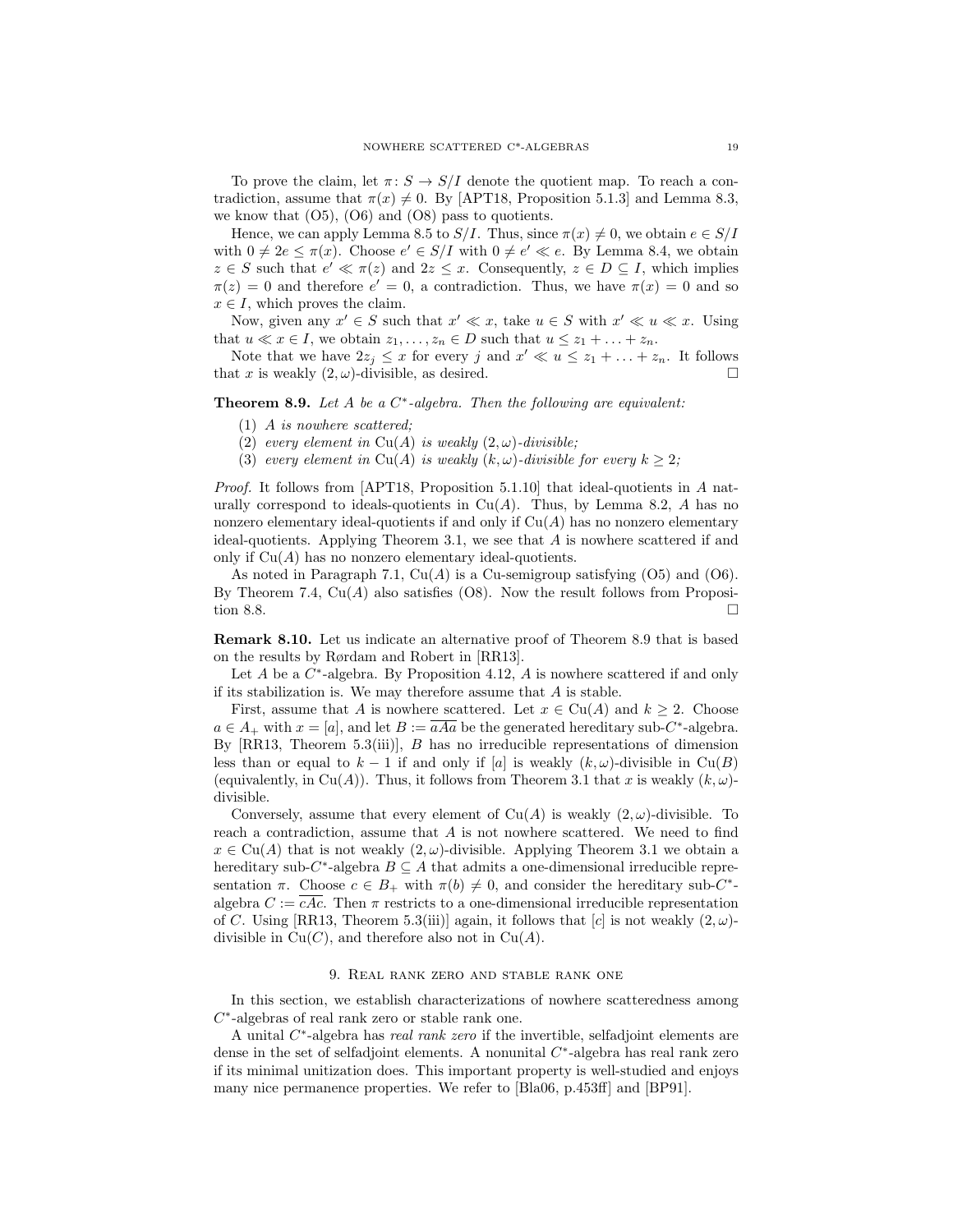The Murray-von Neumann semigroup  $V(A)$  of a  $C^*$ -algebra A is defined as the set of equivalence classes of projections in  $A \otimes \mathcal{K}$ , where two projections p and q are equivalent if there exists a partial isometry  $v \in A \otimes \mathcal{K}$  with  $p = vv^*$  and  $q = v^*v$ . Equipped with the addition induced by orthogonal sum and the algebraic order  $\leq_{\text{alg}}$ ,  $V(A)$  becomes a pre-ordered monoid.

A semigroup S is weakly divisible if for every  $x \in S$  there exist  $y, z \in S$  such that  $x = 2y + 3z$ .

**Theorem 9.1.** Let A be a  $C^*$ -algebra of real rank zero. Then the following are equivalent:

- (1) A is nowhere scattered;
- $(2)$   $V(A)$  is weakly divisible;
- (3)  $Cu(A)$  is weakly divisible.

*Proof.* To show that (1) implies (2), assume that A is nowhere scattered. By Proposition 4.12, we may assume A to be stable. Thus, any element in  $V(A)$  is of the form  $[p]$  with  $p$  a projection in  $A$ .

Then, given any  $[p] \in V(A)$ , it follows from Theorem 3.1 (7) that  $pAp$  has no one-dimensional irreducible representation. As shown in the proof of [APGPSM10, Corollary 6.8], this implies that  $[p] = 2y + 3z$  for some  $y, z \in V(A)$ .

Assume now that (2) is satisfied. In this case, if  $x' \leq_{\text{alg}} x$  and  $x' = 2y' + 3z'$ in  $V(A)$ , then there exist  $y, z \in V(A)$  with  $y' \leq_{\text{alg}} y$  and  $z' \leq_{\text{alg}} z$ , and such that  $x = 2y + 3z$ . Indeed, given  $w \in V(A)$  such that  $x' + w = x$ , we can find  $u, v$ satisfying  $w = 2u + 3v$ . Setting  $y = y' + u$  and  $z = z' + v$ , the result follows.

Since A has real rank zero, there exists an order preserving, monoid morphism  $\alpha: V(A) \to Cu(A)$  with sup-dense image; see, for example, [TV21a, Theorem 5.7]. That is, every element  $x \in Cu(A)$  can be written as the supremum of an increasing sequence in  $\alpha(V(A))$ . By the remark above, this implies that

$$
x = \sup_n (2y_n + 3z_n)
$$

with  $(y_n)_n,(z_n)_n$  increasing sequences in  $\alpha(V(A))$ .

Thus, we get  $x = 2 \sup_n(y_n) + 3 \sup_n(z_n)$ , as desired.

Finally, to show that (3) implies (1), assume that  $Cu(A)$  is weakly divisible. By Theorem 8.9 it suffices to show that every element in  $Cu(A)$  is weakly  $(2, \omega)$ divisible. So let  $x', x \in Cu(A)$  satisfy  $x' \ll x$ . By assumption, we obtain  $y, z \in$  $Cu(A)$  such that  $x = 2y + 3z$ . Set  $s := x + y$ . Then, one gets  $2s = 2x + 2y \leq x$  and  $x' \leq x \leq 3y + 3z = 3s$ , as required.

**Remark 9.2.** If A does not have real rank zero, then weak divisibility of  $V(A)$  is not equivalent to nowhere scatteredness.

Take, for example, the Jiang-Su algebra  $\mathcal{Z}$ . Then, since  $1 \in \mathbb{N}$  cannot be decomposed as  $2x + 3y$  in N, it follows that  $V(\mathcal{Z}) \cong \mathbb{N}$  is not weakly divisible.

However, it follows from Example 3.2 that  $\mathcal Z$  is nowhere scattered.

A unital  $C^*$ -algebra has *stable rank one* if its invertible elements are dense. A nonunital C<sup>\*</sup>-algebra has stable rank one if its minimal unitization does. Just as real rank zero, the property of stable rank one enjoys many permanence properties. We refer to [Bla06, Section V.3.1].

Cuntz semigroups of stable rank one  $C^*$ -algebras have additional regularity characteristics; see [Thi20b, APRT18]. In particular, by [APRT18, Theorem 3.5], they satisfy the Riesz Interpolation Property: If  $x_1, x_2, y_1, y_2$  are such that  $x_j \leq y_k$  for each  $j, k \in \{1, 2\}$ , then there exists z with  $x_1, x_2 \leq z \leq y_1, y_2$ .

A Cu-semigroup S is countably based if it contains a countable subset B such that every element in  $S$  is the supremum of an increasing sequence of elements in  $B$ .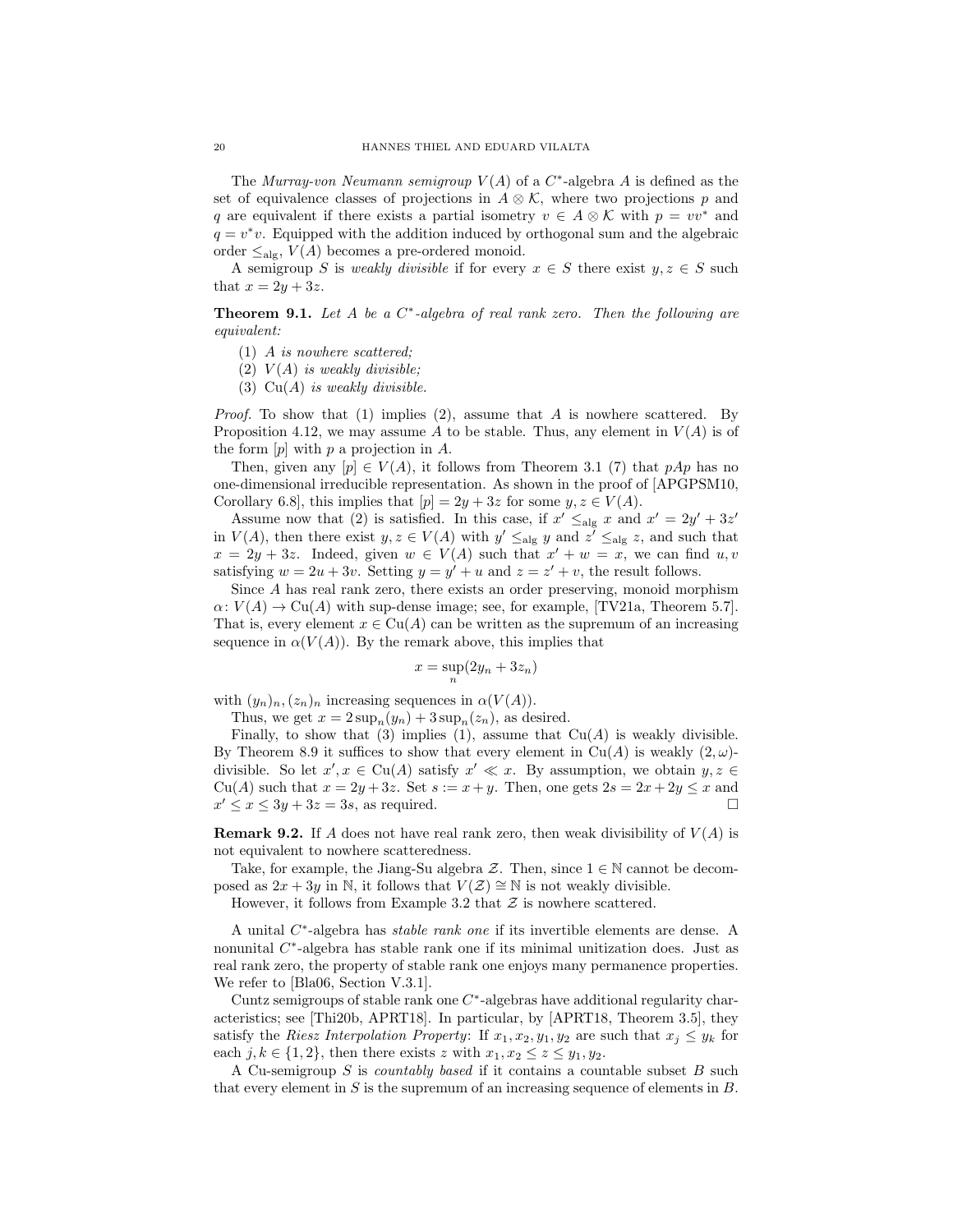If S is a countably based Cu-semigroup, then every upward directed subset of S has a supremum. Separable  $C^*$ -algebras have countably based Cuntz semigroups.

Given a separable, stable rank one  $C^*$ -algebra A, it follows from [APRT18, Theorem 3.8] that  $Cu(A)$  is *inf-semilattice ordered*. That is, infima of finite sets exists and, for every triple  $x, y, z$ , one has

$$
(x+z)\wedge(y+z)=(x\wedge y)+z.
$$

Definition 9.3. We say that a Cu-semigroup S satisfies the interval axiom if for all  $x', x, y, u, v \in S$  satisfying

$$
x' \ll x, \quad x \ll y + u, \quad \text{and} \quad x \ll y + v,
$$

there exists  $w \in S$  such that

$$
x' \ll y + w, \text{ and } w \ll u, v.
$$

Remark 9.4. The interval axiom as defined in Definition 9.3 above is the Cuversion of the 'algebraic interval axiom' considered by Wehrung for positively ordered monoids in [Weh96, Paragraph 1.3].

Proposition 9.5. Let S be a countably based Cu-semigroup. Then S is infsemilattice ordered if and only if S has the Riesz Interpolation Property and satisfies the interval axiom.

Proof. To show that forward implication, assume that S is inf-semilattice ordered. Given  $x_j, y_k \in S$  with  $x_j \leq y_k$  for  $i, j \in \{1, 2\}$ , we have  $x_1, x_2 \leq (y_1 \wedge y_2) \leq y_1, y_2$ , which shows that  $S$  has the Riesz Interpolation Property. To verify the interval axiom, let  $x', x, y, u, v \in S$  satisfy

$$
x' \ll x, \quad x \ll y + u, \quad \text{and} \quad x \ll y + v.
$$

Then

$$
x' \ll x \le (y+u) \land (y+v) = y + (u \land v),
$$

which allows us to choose  $w \in S$  such that  $x' \ll y + w$  and  $w \ll (u \wedge v)$ . Thus, w has the desired properties.

Let us show the backward implication. Given  $x, y \in S$ , it follows from the Riesz Interpolation Property that the set  $L := \{z \in S : z \leq x, y\}$  is upward directed. Since S is countably based, the supremum of L exists and  $x \wedge y = \sup L$ . Thus, S is an inf-semilattice.

To show that addition distributes over infima, let  $x, y, z \in S$  and note that the inequality  $(x + z) \wedge (y + z) \ge (x \wedge y) + z$  is clear. For the other inequality, set  $w = (x + z) \wedge (y + z)$ , and let  $w' \in S$  satisfy  $w' \ll w$ . Applying the interval axiom, we obtain s such that  $w' \leq z + s$  and  $s \leq x, y$ . Then  $s \leq x \wedge y$ , and therefore  $w' \leq (x \wedge y) + z$ . Since this holds for every w' way-below w, we get  $w \leq (x \wedge y) + z.$ 

A submonoid T of a Cu-semigroup S is said to be a  $sub$ -Cu-semigroup if T is a Cu-semigroup with the induced order, and if the inclusion  $T \to S$  preserves suprema of increasing sequences and the way-below relation.

In analogy to its definition for  $C^*$ -algebras (as defined in Section 4), we say that a property  $P$  for Cu-semigroups satisfies the Löwenheim-Skolem condition if for every Cu-semigroup with property  $P$  there exists a family  $S$  of countably based sub-Cu-semigroups of S each having property  $P$ , and such that S is  $\sigma$ -complete and cofinal; see [TV21b, Paragraph 5.2]. The next result can be proved with the methods that are used to to prove [TV21b, Proposition 5.3]. We omit the details.

Proposition 9.6. The interval axiom and the Riesz Interpolation Property both satisfy the Löwenheim-Skolem condition.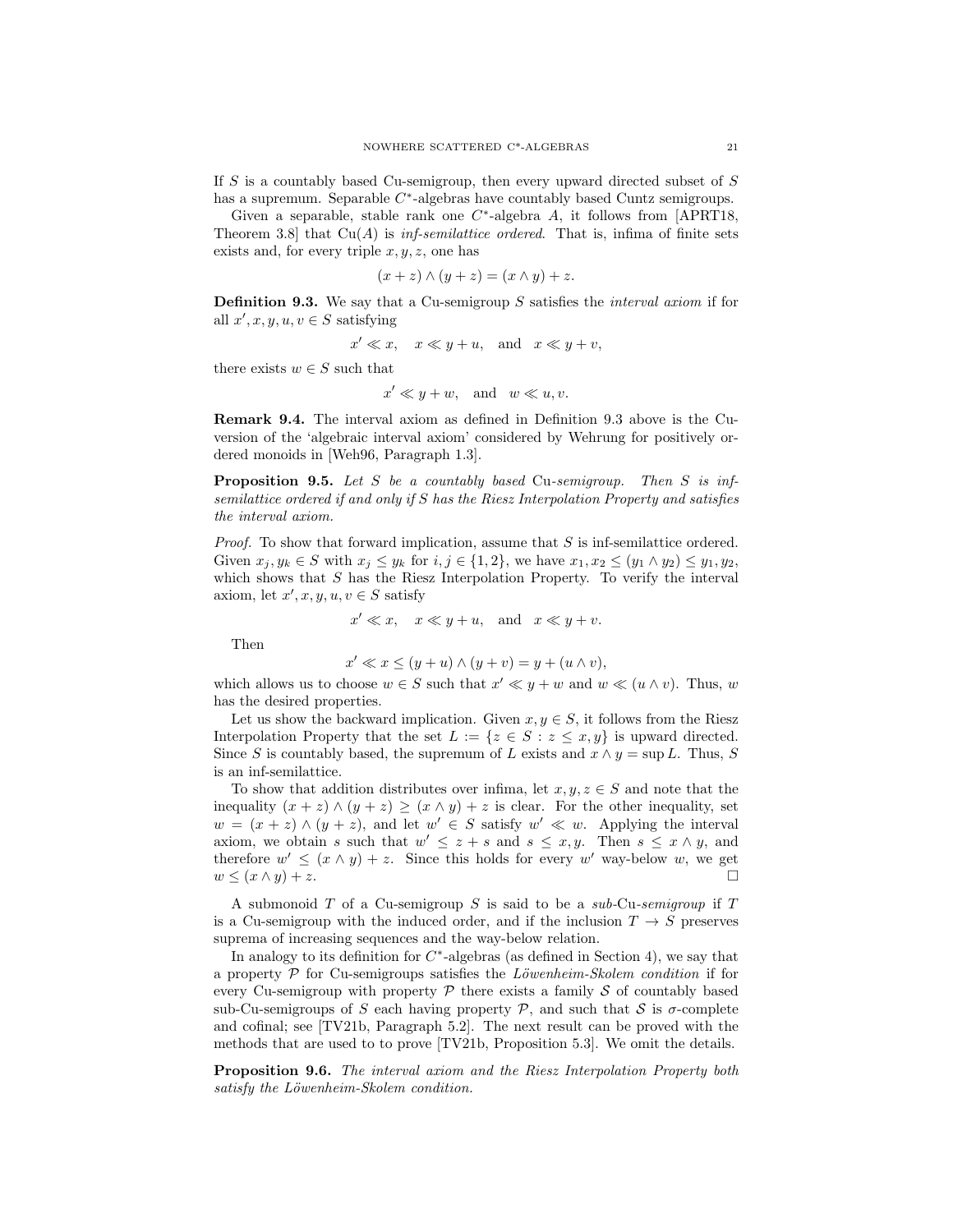If A is a separable  $C^*$ -algebra of stable rank one, then  $Cu(A)$  is inf-semilattice ordered by [APRT18, Theorem 3.8], and thus satisfies the interval axiom. With the techniques of [TV21b], we can show that this also holds in the nonseparable case.

**Corollary 9.7.** Let A be a  $C^*$ -algebra of stable rank one. Then  $Cu(A)$  satisfies weak cancellation, the Riesz Interpolation Property, and the interval axiom.

Proof. It follows from [RW10, Theorem 4.3] and [APRT18, Theorem 3.5] that  $Cu(A)$  is weakly cancellative and has the Riesz Interpolation Property. To show that Cu(A) satisfies the interval axiom, let  $x', x, y, u, v \in Cu(A)$  satisfy

 $x' \ll x$ ,  $x \ll y + u$ , and  $x \ll y + v$ .

Applying [TV21b, Proposition 6.1], we obtain a  $\sigma$ -complete and cofinal collection of separable sub- $C^*$ -algebras  $B \subseteq A$  such that the inclusion  $B \to A$  induces an order-embedding  $\text{Cu}(B) \to \text{Cu}(A)$  whose image contains  $x', x, y, u, v$ . Using that stable rank one satisfies the Löwenheim-Skolem condition, we may choose such separable sub- $C^*$ -algebras  $B \subseteq A$  with stable rank one. Thus, each Cuntz semigroup  $Cu(B)$  is inf-semilattice ordered by [APRT18, Theorem 3.8]. It follows from Proposition 9.5 that  $Cu(B)$  satisfies the interval axiom. Hence, an element w with the desired properties can be found in  $Cu(B)$  and, since  $Cu(B)$  can be identified with a sub-Cu-semigroup of Cu(A), we deduce that Cu(A) satisfies the interval axiom.  $\square$ 

**Remark 9.8.** Cuntz semigroups of separable  $C^*$ -algebras of real rank zero do not necessarily satisfy the interval axiom. Indeed, in [Goo96] Goodearl constructs a separable (stably finite, nuclear)  $C^*$ -algebra A of real rank zero such that  $K_0(A)$ does not have the Riesz decomposition property. Thus,  $K_0(A)$  does not have the Riesz interpolation property and, by [Per97, Lemma 4.2], it follows that  $V(A)$  does not have the Riesz interpolation property either. However, as noted in [Weh96], if a refinement monoid satisfies the (algebraic) interval axiom, then it satisfies Riesz interpolation. By [AP96, Lemma 2.3],  $V(A)$  is a refinement monoid and, therefore,  $V(A)$  does not satisfy the algebraic interval axiom. Using that  $Cu(A)$  is isomorphic to the sequential ideal completion of  $V(A)$  (see for example [APT18, Remark 5.5.6]), we deduce that  $Cu(A)$  does not satisfy the interval axiom.

**Question 9.9.** For which  $C^*$ -algebras does the Cuntz semigroup satisfy the interval axiom?

**Lemma 9.10.** Let S be a weakly cancellative Cu-semigroup satisfying  $(05)$ , the interval axiom, and the Riesz Interpolation Property, and let  $x \in S$  and  $k \geq 2$ . Then x is weakly  $(k, \omega)$ -divisible if and only if x is  $(k, \omega)$ -divisible.

*Proof.* It suffices to show the forward implication. Thus, assume that  $x$  is weakly  $(k, \omega)$ -divisible. Then there exists a sequence  $(y_n)_n$  in S such that  $ky_n \leq x$  for each *n*, and such that  $x \le \sum_{n=1}^{\infty} y_n$ .

By [TV21b, Propositions 5.3, 5.4] and Proposition 9.6, the properties (O5), weak cancellation, the interval axiom, and the Riesz Interpolation Property each satisfy the Löwenheim-Skolem condition. Using this, we find a countably based sub-Cu-semigroup  $T \subseteq S$  containing  $x, y_1, y_2, \ldots$ , and such that T satisfies (O5), weak cancellation, the interval axiom, and the Riesz Interpolation Property. By Proposition 9.5, T is inf-semilattice ordered.

We note that x is weakly  $(k, \omega)$ -divisible in T. Applying [APRT18, Theorem 5.5]. it follows that x is  $(k, \omega)$ -divisible in T, and hence also in S.

**Theorem 9.11.** Let A be a  $C^*$ -algebra of stable rank one. Then the following are equivalent:

(1) A is nowhere scattered;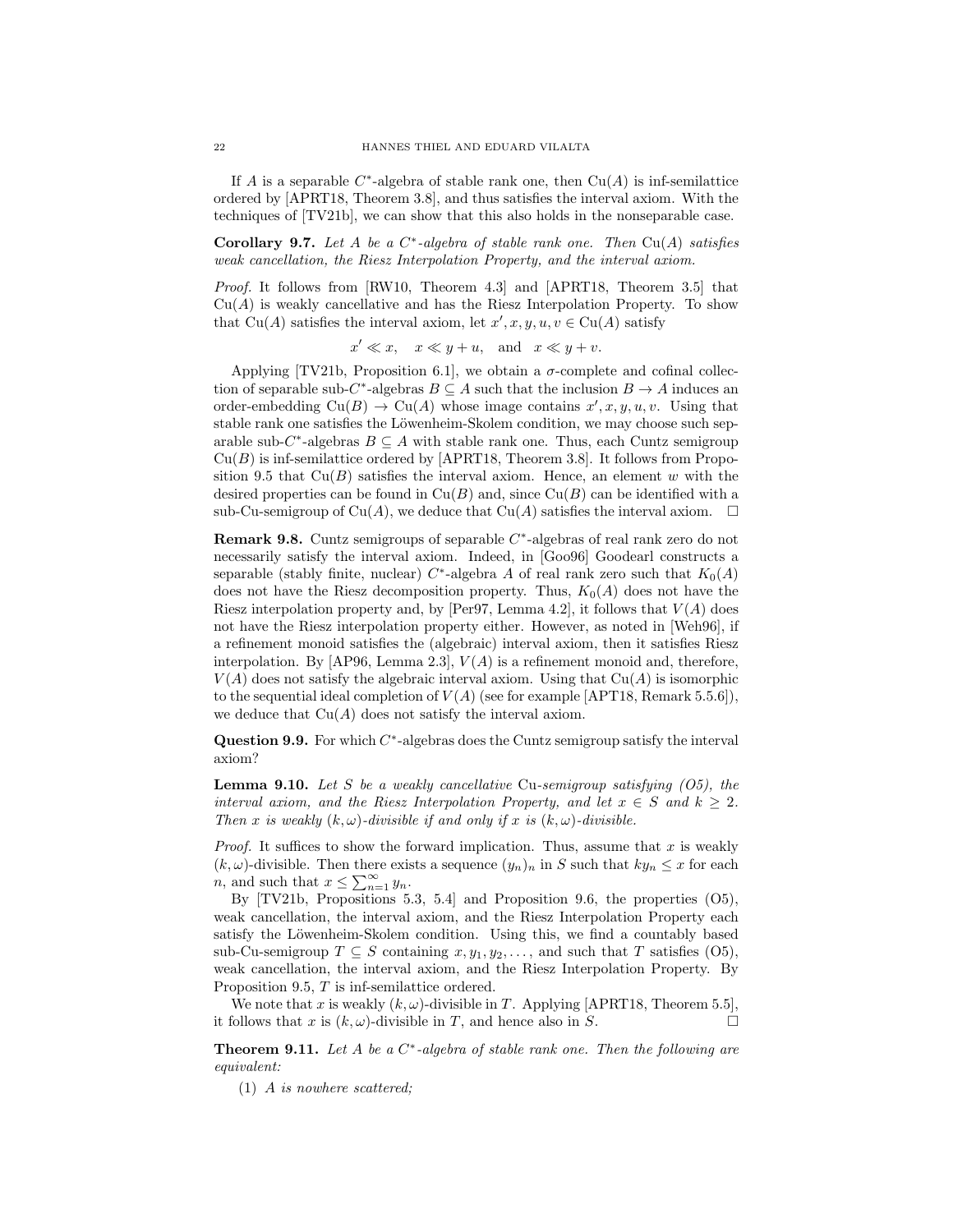- (2) every element in Cu(A) is  $(2, \omega)$ -divisible;
- (3) every element in Cu(A) is  $(k, \omega)$ -divisible for every  $k \geq 2$ .

*Proof.* As observed in Paragraph 7.1,  $Cu(A)$  is a Cu-semigroup satisfying (O5). By Corollary 9.7,  $Cu(A)$  satisfies weak cancellation, the Riesz Interpolation Property, and the interval axiom. Thus, Lemma 9.10 shows that an element in  $Cu(A)$  is weakly  $(k, \omega)$ -divisible if and only if it is  $(k, \omega)$ -divisible. Now the result follows from Theorem 8.9.  $\Box$ 

The question of whether this stronger divisibility property in  $Cu(A)$  characterizes nowhere scatteredness is connected to the Global Glimm Problem, which will be studied in [TV21c].

### **REFERENCES**

| [AW04]                | C. AKEMANN and N. WEAVER, Consistency of a counterexample to Naimark's prob-                                                                                                                                                                                                |
|-----------------------|-----------------------------------------------------------------------------------------------------------------------------------------------------------------------------------------------------------------------------------------------------------------------------|
| [APRT18]              | lem, Proc. Natl. Acad. Sci. USA 101 (2004), 7522-7525.<br>R. ANTOINE, F. PERERA, L. ROBERT, and H. THIEL, $C^*$ -algebras of stable rank one<br>and their Cuntz semigroups, Duke Math. J. (to appear), preprint (arXiv:1809.03984<br>$\vert \mathrm{math.OA} \vert$ , 2018. |
| [APRT21]              | R. ANTOINE, F. PERERA, L. ROBERT, and H. THIEL, Edwards' condition for qua-<br>sitraces on $C^*$ -algebras, <i>Proc. Roy. Soc. Edinburgh Sect. A</i> 151 (2021), 525–547.                                                                                                   |
| [APT18]               | R. ANTOINE, F. PERERA, and H. THIEL, Tensor products and regularity properties<br>of Cuntz semigroups, Mem. Amer. Math. Soc. 251 (2018), viii+191.                                                                                                                          |
| [AP96]                | P. ARA and E. PARDO, Refinement monoids with weak comparability and appli-<br>cations to regular rings and $C^*$ -algebras, <i>Proc. Amer. Math. Soc.</i> 124 (1996),<br>$715 - 720.$                                                                                       |
| [APT11]               | P. ARA, F. PERERA, and A. S. TOMS, K-theory for operator algebras. Classification<br>of $C^*$ -algebras, in Aspects of operator algebras and applications, Contemp. Math.<br><b>534</b> , Amer. Math. Soc., Providence, RI, 2011, pp. 1–71.                                 |
|                       | [APGPSM10] G. ARANDA PINO, K. R. GOODEARL, F. PERERA, and M. SILES MOLINA, Non-simple<br>purely infinite rings, <i>Amer. J. Math.</i> <b>132</b> (2010), 563-610.                                                                                                           |
| $[\text{Bla}06]$      | B. BLACKADAR, Operator algebras, Encyclopaedia of Mathematical Sciences 122,<br>Springer-Verlag, Berlin, 2006, Theory of $C^*$ -algebras and von Neumann algebras,<br>Operator Algebras and Non-commutative Geometry, III.                                                  |
| [BP91]                | L. G. BROWN and G. K. PEDERSEN, C*-algebras of real rank zero, J. Funct. Anal.<br><b>99</b> (1991), $131-149$ .                                                                                                                                                             |
| [BC09]                | N. P. BROWN and A. CIUPERCA, Isomorphism of Hilbert modules over stably finite<br>$C^*$ -algebras, J. Funct. Anal. 257 (2009), 332-339.                                                                                                                                     |
| [Chu81]               | C.-H. CHU, A note on scattered $C^*$ -algebras and the Radon-Nikodým property, J.<br>London Math. Soc. $(2)$ 24 $(1981)$ , 533-536.                                                                                                                                         |
| [CRS10]               | A. CIUPERCA, L. ROBERT, and L. SANTIAGO, The Cuntz semigroup of ideals and<br>quotients and a generalized Kasparov stabilization theorem, J. Operator Theory<br>64 (2010), $155-169$ .                                                                                      |
| [CEI08]               | K. T. COWARD, G. A. ELLIOTT, and C. IVANESCU, The Cuntz semigroup as an<br>invariant for $C^*$ -algebras, J. Reine Angew. Math. <b>623</b> (2008), 161-193.                                                                                                                 |
| [EK86]                | E. G. EFFROS and J. KAMINKER, Homotopy continuity and shape theory for $C^*$ -<br>algebras, in Geometric methods in operator algebras (Kyoto, 1983), Pitman Res.<br><i>Notes Math. Ser.</i> 123, Longman Sci. Tech., Harlow, 1986, pp. 152–180.                             |
| [ERS11]               | G. A. ELLIOTT, L. ROBERT, and L. SANTIAGO, The cone of lower semicontinuous<br>traces on a $C^*$ -algebra, Amer. J. Math. 133 (2011), 969-1005.                                                                                                                             |
| [ER06]                | G. A. ELLIOTT and M. RØRDAM, Perturbation of Hausdorff moment sequences, and<br>an application to the theory of $C^*$ -algebras of real rank zero, in <i>Operator Algebras:</i><br>The Abel Symposium 2004, Abel Symp. 1, Springer, Berlin, 2006, pp. 97–115.               |
| $\vert$ Eng14 $\vert$ | M. ENGBERS, Decomposition of simple Cuntz semigroups, Ph.D Thesis, WWU<br>Münster, 2014.                                                                                                                                                                                    |
| $[$ GK18 $]$          | S. GHASEMI and P. KOSZMIDER, Noncommutative Cantor-Bendixson derivatives<br>and scattered $C^*$ -algebras, Topology Appl. 240 (2018), 183–209.                                                                                                                              |
| [Goo96]               | K. R. GOODEARL, $C^*$ -algebras of real rank zero whose $K_0$ 's are not Riesz groups,<br>Canad. Math. Bull. 39 (1996), 429-437.                                                                                                                                            |
|                       |                                                                                                                                                                                                                                                                             |

[Hur78] T. Huruya, A spectral characterization of a class of C∗-algebras, Sci. Rep. Niigata Univ. Ser. A (1978), 21–24.